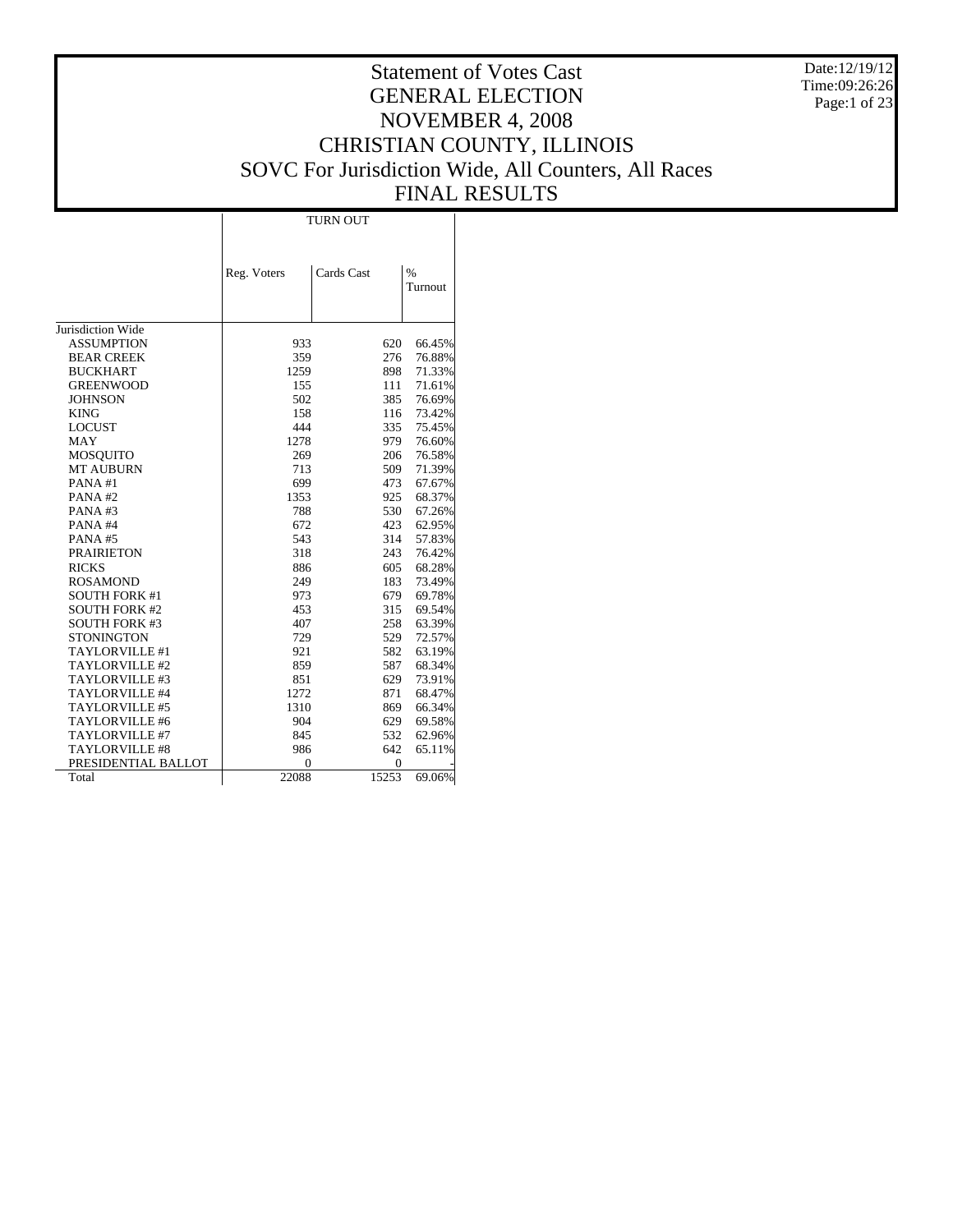Date:12/19/12 Time:09:26:26 Page:2 of 23

|                       |             | CONSTITUTIONAL CONV. |                    |            |             |                |        |  |  |
|-----------------------|-------------|----------------------|--------------------|------------|-------------|----------------|--------|--|--|
|                       |             |                      |                    |            |             |                |        |  |  |
|                       | Reg. Voters | <b>Times Counted</b> | <b>Total Votes</b> | <b>YES</b> |             | N <sub>O</sub> |        |  |  |
|                       |             |                      |                    |            |             |                |        |  |  |
|                       |             |                      |                    |            |             |                |        |  |  |
| Jurisdiction Wide     |             |                      |                    |            |             |                |        |  |  |
| <b>ASSUMPTION</b>     | 933         | 619                  | 554                | 123        | 22.20%      | 431            | 77.80% |  |  |
| <b>BEAR CREEK</b>     | 359         | 276                  | 263                | 50         | 19.01%      | 213            | 80.99% |  |  |
| <b>BUCKHART</b>       | 1259        | 891                  | 841                | 178        | 21.17%      | 663            | 78.83% |  |  |
| <b>GREENWOOD</b>      | 155         | 111                  | 98                 | 18         | 18.37%      | 80             | 81.63% |  |  |
| <b>JOHNSON</b>        | 502         | 382                  | 357                | 81         | 22.69%      | 276            | 77.31% |  |  |
| <b>KING</b>           | 158         | 114                  | 108                | 23         | 21.30%      | 85             | 78.70% |  |  |
| <b>LOCUST</b>         | 444         | 335                  | 310                | 71         | 22.90%      | 239            | 77.10% |  |  |
| <b>MAY</b>            | 1278        | 976                  | 919                | 226        | 24.59%      | 693            | 75.41% |  |  |
| <b>MOSOUITO</b>       | 269         | 205                  | 196                | 48         | 24.49%      | 148            | 75.51% |  |  |
| <b>MT AUBURN</b>      | 713         | 509                  | 475                | 94         | 19.79%      | 381            | 80.21% |  |  |
| PANA#1                | 699         | 463                  | 411                | 104        | 25.30%      | 307            | 74.70% |  |  |
| PANA#2                | 1353        | 918                  | 826                | 201        | 24.33%      | 625            | 75.67% |  |  |
| PANA#3                | 788         | 521                  | 470                | 117        | 24.89%      | 353            | 75.11% |  |  |
| PANA#4                | 672         | 420                  | 380                | 101        | 26.58%      | 279            | 73.42% |  |  |
| PANA#5                | 543         | 309                  | 266                | 74         | 27.82%      | 192            | 72.18% |  |  |
| <b>PRAIRIETON</b>     | 318         | 242                  | 228                |            | 52 22.81%   | 176            | 77.19% |  |  |
| <b>RICKS</b>          | 886         | 602                  | 545                | 139        | 25.50%      | 406            | 74.50% |  |  |
| <b>ROSAMOND</b>       | 249         | 181                  | 165                | 31         | 18.79%      | 134            | 81.21% |  |  |
| <b>SOUTH FORK #1</b>  | 973         | 676                  | 611                | 166        | 27.17%      | 445            | 72.83% |  |  |
| <b>SOUTH FORK #2</b>  | 453         | 312                  | 268                | 82         | 30.60%      | 186            | 69.40% |  |  |
| <b>SOUTH FORK #3</b>  | 407         | 257                  | 234                | 66         | 28.21%      | 168            | 71.79% |  |  |
| <b>STONINGTON</b>     | 729         | 528                  | 488                | 124        | 25.41%      | 364            | 74.59% |  |  |
| TAYLORVILLE #1        | 921         | 573                  | 527                | 165        | 31.31%      | 362            | 68.69% |  |  |
| TAYLORVILLE #2        | 859         | 581                  | 510                |            | 152 29.80%  | 358            | 70.20% |  |  |
| TAYLORVILLE #3        | 851         | 621                  | 566                | 138        | 24.38%      | 428            | 75.62% |  |  |
| TAYLORVILLE #4        | 1272        | 865                  | 791                | 204        | 25.79%      | 587            | 74.21% |  |  |
| TAYLORVILLE #5        | 1310        | 859                  | 786                |            | 218 27.74%  | 568            | 72.26% |  |  |
| TAYLORVILLE #6        | 904         | 625                  | 581                | 143        | 24.61%      | 438            | 75.39% |  |  |
| TAYLORVILLE #7        | 845         | 513                  | 465                | 124        | 26.67%      | 341            | 73.33% |  |  |
| <b>TAYLORVILLE #8</b> | 986         | 632                  | 596                | 159        | 26.68%      | 437            | 73.32% |  |  |
| PRESIDENTIAL BALLOT   |             |                      |                    |            |             |                |        |  |  |
| Total                 | 22088       | 15116                | 13835              |            | 3472 25.10% | 10363          | 74.90% |  |  |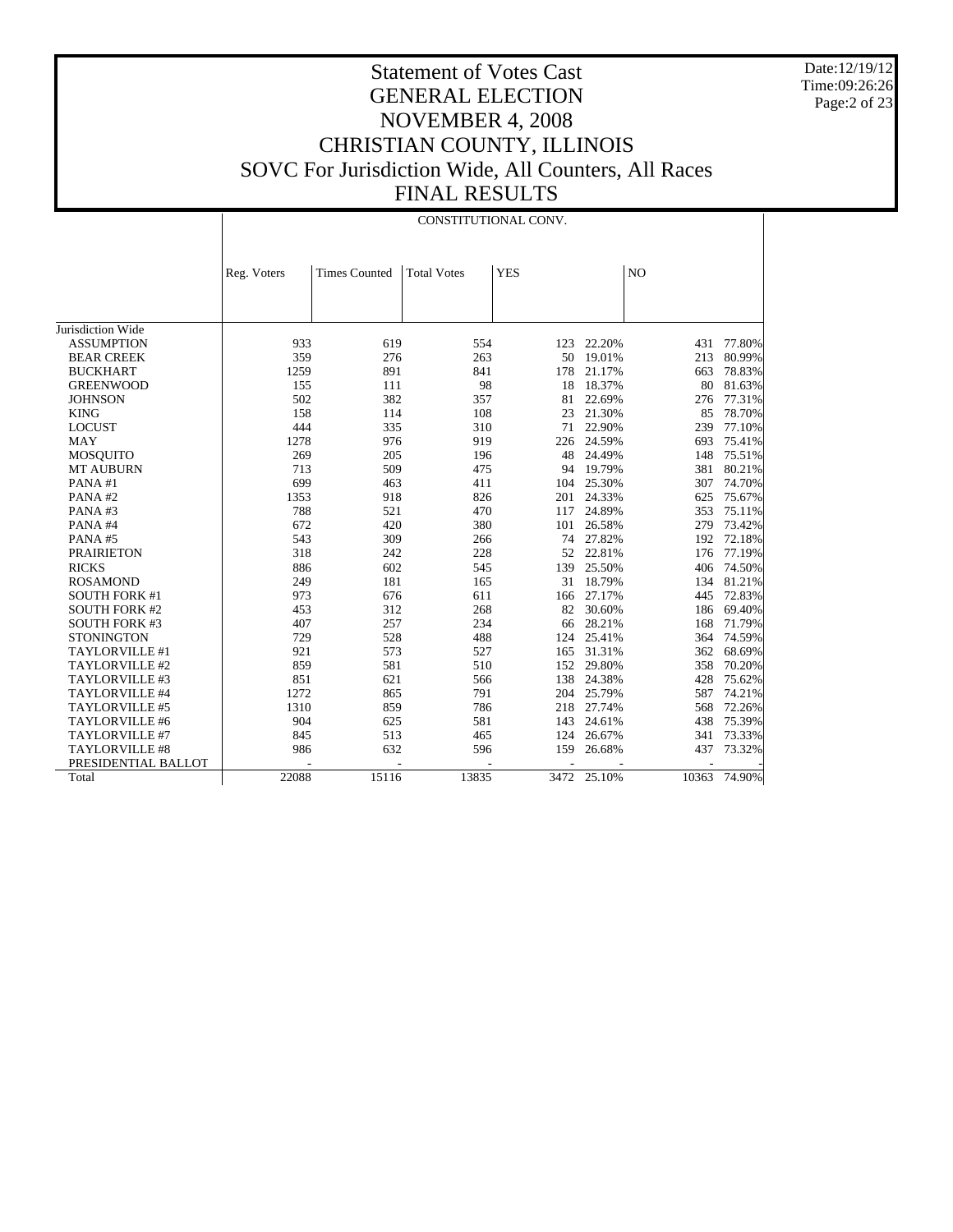Date:12/19/12 Time:09:26:26 Page:3 of 23

# Statement of Votes Cast GENERAL ELECTION NOVEMBER 4, 2008 CHRISTIAN COUNTY, ILLINOIS SOVC For Jurisdiction Wide, All Counters, All Races FINAL RESULTS

|                      |             | PRESIDENT/VICE PRESIDENT |                    |                |       |                                     |        |                    |             |  |  |
|----------------------|-------------|--------------------------|--------------------|----------------|-------|-------------------------------------|--------|--------------------|-------------|--|--|
|                      | Reg. Voters | <b>Times Counted</b>     | <b>Total Votes</b> | (GRN)          |       | McKINNEY/CLEME OBAMA/BIDEN<br>(DEM) |        | McCAIN/PALIN (REP) |             |  |  |
| Jurisdiction Wide    |             |                          |                    |                |       |                                     |        |                    |             |  |  |
| <b>ASSUMPTION</b>    | 933         | 620                      | 618                | 5              | 0.81% | 282                                 | 45.63% | 311                | 50.32%      |  |  |
| <b>BEAR CREEK</b>    | 359         | 276                      | 275                | $\Omega$       | 0.00% | 119                                 | 43.27% | 152                | 55.27%      |  |  |
| <b>BUCKHART</b>      | 1259        | 898                      | 889                | 1              | 0.11% | 365                                 | 41.06% | 505                | 56.81%      |  |  |
| <b>GREENWOOD</b>     | 155         | 111                      | 109                | 1              | 0.92% | 34                                  | 31.19% | 74                 | 67.89%      |  |  |
| <b>JOHNSON</b>       | 502         | 385                      | 384                | 2              | 0.52% | 124                                 | 32.29% | 250                | 65.10%      |  |  |
| <b>KING</b>          | 158         | 116                      | 116                | $\mathbf{0}$   | 0.00% | 42                                  | 36.21% | 74                 | 63.79%      |  |  |
| <b>LOCUST</b>        | 444         | 335                      | 333                | $\mathbf{1}$   | 0.30% | 147                                 | 44.14% | 178                | 53.45%      |  |  |
| <b>MAY</b>           | 1278        | 979                      | 974                | 1              | 0.10% | 416                                 | 42.71% | 547                | 56.16%      |  |  |
| <b>MOSQUITO</b>      | 269         | 206                      | 203                | $\mathbf{1}$   | 0.49% | 68                                  | 33.50% | 128                | 63.05%      |  |  |
| <b>MT AUBURN</b>     | 713         | 509                      | 505                | $\overline{2}$ | 0.40% | 200                                 | 39.60% | 289                | 57.23%      |  |  |
| PANA#1               | 699         | 473                      | 471                | 1              | 0.21% | 225                                 | 47.77% | 228                | 48.41%      |  |  |
| PANA#2               | 1353        | 925                      | 919                | $\overline{2}$ | 0.22% | 427                                 | 46.46% | 473                | 51.47%      |  |  |
| PANA#3               | 788         | 530                      | 524                | 6              | 1.15% | 268                                 | 51.15% | 241                | 45.99%      |  |  |
| PANA#4               | 672         | 423                      | 422                | $\Omega$       | 0.00% | 243                                 | 57.58% | 172                | 40.76%      |  |  |
| PANA#5               | 543         | 314                      | 314                | 1              | 0.32% | 143                                 | 45.54% | 164                | 52.23%      |  |  |
| <b>PRAIRIETON</b>    | 318         | 243                      | 242                | $\overline{0}$ | 0.00% | 96                                  | 39.67% | 143                | 59.09%      |  |  |
| <b>RICKS</b>         | 886         | 605                      | 602                | 3              | 0.50% | 262                                 | 43.52% | 327                | 54.32%      |  |  |
| <b>ROSAMOND</b>      | 249         | 183                      | 183                | $\overline{2}$ | 1.09% | 62                                  | 33.88% | 117                | 63.93%      |  |  |
| <b>SOUTH FORK #1</b> | 973         | 679                      | 673                | 3              | 0.45% | 387                                 | 57.50% | 268                | 39.82%      |  |  |
| <b>SOUTH FORK #2</b> | 453         | 315                      | 312                | 3              | 0.96% | 160                                 | 51.28% | 142                | 45.51%      |  |  |
| <b>SOUTH FORK #3</b> | 407         | 258                      | 257                | $\overline{2}$ | 0.78% | 120                                 | 46.69% | 130                | 50.58%      |  |  |
| <b>STONINGTON</b>    | 729         | 529                      | 523                | 1              | 0.19% | 244                                 | 46.65% | 270                | 51.63%      |  |  |
| TAYLORVILLE #1       | 921         | 582                      | 582                | 3              | 0.52% | 284                                 | 48.80% | 275                | 47.25%      |  |  |
| TAYLORVILLE #2       | 859         | 587                      | 582                | 3              | 0.52% | 289                                 | 49.66% | 283                | 48.63%      |  |  |
| TAYLORVILLE #3       | 851         | 629                      | 622                | $\overline{2}$ | 0.32% | 271                                 | 43.57% | 335                | 53.86%      |  |  |
| TAYLORVILLE #4       | 1272        | 871                      | 862                | 3              | 0.35% | 425                                 | 49.30% | 417                | 48.38%      |  |  |
| TAYLORVILLE #5       | 1310        | 869                      | 863                | 3              | 0.35% | 397                                 | 46.00% | 447                | 51.80%      |  |  |
| TAYLORVILLE #6       | 904         | 629                      | 626                | 3              | 0.48% | 295                                 | 47.12% | 316                | 50.48%      |  |  |
| TAYLORVILLE #7       | 845         | 532                      | 531                | 2              | 0.38% | 255                                 | 48.02% | 263                | 49.53%      |  |  |
| TAYLORVILLE #8       | 986         | 642                      | 639                | $\overline{2}$ | 0.31% | 268                                 | 41.94% | 353                | 55.24%      |  |  |
| PRESIDENTIAL BALLOT  | $\Omega$    | $\mathbf{0}$             | $\Omega$           | $\Omega$       |       | $\Omega$                            |        | $\Omega$           |             |  |  |
| Total                | 22088       | 15253                    | 15155              | 59             | 0.39% | 6918                                | 45.65% |                    | 7872 51.94% |  |  |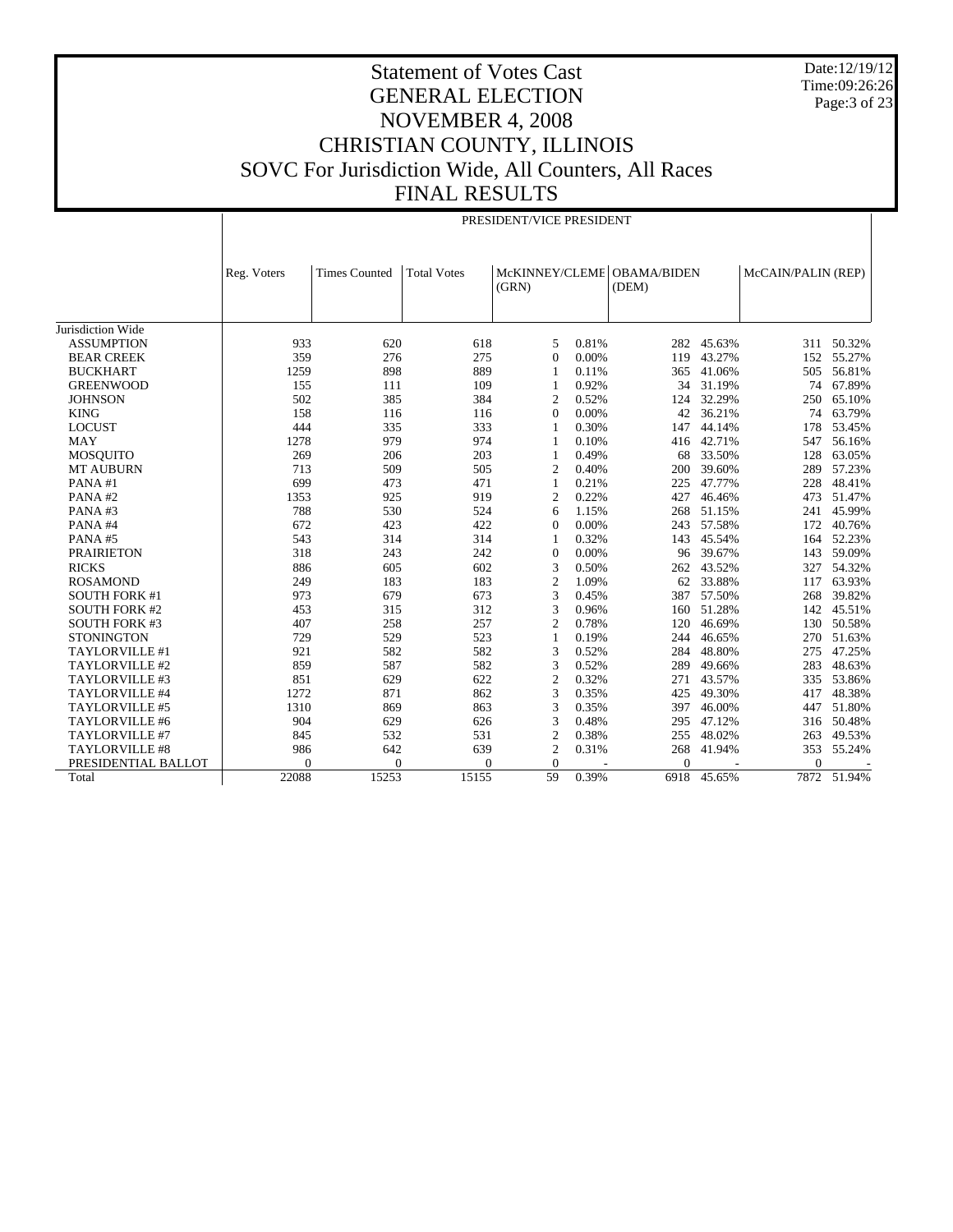Date:12/19/12 Time:09:26:26 Page:4 of 23

|                      |                        | PRESIDENT/VICE PRESIDENT |                                         |       |                |       |                                        |       |                    |          |                               |          |
|----------------------|------------------------|--------------------------|-----------------------------------------|-------|----------------|-------|----------------------------------------|-------|--------------------|----------|-------------------------------|----------|
|                      | <b>BARR/ROOT (LIB)</b> |                          | <b>JOHN</b><br><b>POLACHEK</b><br>(NEW) |       | (CPI)          |       | BALDWIN/CASTLE NADER/GONZALEZ<br>(IND) |       | <b>LAWSON BONE</b> |          | <b>RONALD</b><br><b>HOBBS</b> |          |
| Jurisdiction Wide    |                        |                          |                                         |       |                |       |                                        |       |                    |          |                               |          |
| <b>ASSUMPTION</b>    | 6                      | 0.97%                    | $\Omega$                                | 0.00% | 6              | 0.97% | 8                                      | 1.29% | $\Omega$           | 0.00%    | $\Omega$                      | 0.00%    |
| <b>BEAR CREEK</b>    | $\mathbf{1}$           | 0.36%                    | $\Omega$                                | 0.00% | $\Omega$       | 0.00% | $\overline{c}$                         | 0.73% | $\Omega$           | 0.00%    | $\Omega$                      | $0.00\%$ |
| <b>BUCKHART</b>      | $\overline{4}$         | 0.45%                    | $\overline{0}$                          | 0.00% | 3              | 0.34% | 9                                      | 1.01% | $\theta$           | 0.00%    | $\mathbf{0}$                  | 0.00%    |
| <b>GREENWOOD</b>     | $\theta$               | 0.00%                    | $\Omega$                                | 0.00% | $\Omega$       | 0.00% | $\theta$                               | 0.00% | $\Omega$           | 0.00%    | $\Omega$                      | 0.00%    |
| <b>JOHNSON</b>       | $\mathbf{1}$           | 0.26%                    | 1                                       | 0.26% | $\Omega$       | 0.00% | 5                                      | 1.30% | $\Omega$           | 0.00%    | $\Omega$                      | 0.00%    |
| <b>KING</b>          | $\overline{0}$         | 0.00%                    | $\overline{0}$                          | 0.00% | $\mathbf{0}$   | 0.00% | $\mathbf{0}$                           | 0.00% | $\mathbf{0}$       | 0.00%    | $\mathbf{0}$                  | 0.00%    |
| <b>LOCUST</b>        | $\overline{0}$         | 0.00%                    | 1                                       | 0.30% | $\overline{2}$ | 0.60% | 4                                      | 1.20% | $\theta$           | 0.00%    | $\Omega$                      | 0.00%    |
| <b>MAY</b>           | $\mathbf{1}$           | 0.10%                    | $\Omega$                                | 0.00% | 3              | 0.31% | 4                                      | 0.41% | $\Omega$           | 0.00%    | $\Omega$                      | 0.00%    |
| <b>MOSQUITO</b>      |                        | 0.49%                    | $\Omega$                                | 0.00% | $\Omega$       | 0.00% | 4                                      | 1.97% | $\overline{0}$     | 0.00%    | $\Omega$                      | 0.00%    |
| <b>MT AUBURN</b>     | $\overline{2}$         | 0.40%                    | $\Omega$                                | 0.00% | 3              | 0.59% | 6                                      | 1.19% | $\Omega$           | 0.00%    | $\Omega$                      | 0.00%    |
| PANA#1               | $\mathbf{1}$           | 0.21%                    | $\Omega$                                | 0.00% | $\overline{2}$ | 0.42% | 7                                      | 1.49% | $\Omega$           | 0.00%    | $\Omega$                      | 0.00%    |
| PANA#2               | $\overline{4}$         | 0.44%                    | $\overline{0}$                          | 0.00% | 5              | 0.54% | 4                                      | 0.44% | $\mathbf{0}$       | 0.00%    | $\Omega$                      | 0.00%    |
| PANA#3               | $\overline{4}$         | 0.76%                    | $\overline{0}$                          | 0.00% | $\theta$       | 0.00% | 5                                      | 0.95% | $\theta$           | 0.00%    | $\mathbf{0}$                  | 0.00%    |
| PANA#4               | $\overline{2}$         | 0.47%                    | $\Omega$                                | 0.00% | 1              | 0.24% | $\overline{2}$                         | 0.47% | $\Omega$           | 0.00%    | $\Omega$                      | 0.00%    |
| PANA#5               | $\mathbf{1}$           | 0.32%                    | $\Omega$                                | 0.00% | $\mathbf{1}$   | 0.32% | $\overline{c}$                         | 0.64% | $\overline{0}$     | 0.00%    | $\Omega$                      | 0.00%    |
| <b>PRAIRIETON</b>    | $\overline{0}$         | 0.00%                    | $\overline{0}$                          | 0.00% | $\mathbf{1}$   | 0.41% | $\overline{c}$                         | 0.83% | $\theta$           | 0.00%    | $\Omega$                      | 0.00%    |
| <b>RICKS</b>         | $\overline{2}$         | 0.33%                    | $\Omega$                                | 0.00% | $\Omega$       | 0.00% | 6                                      | 1.00% | $\Omega$           | 0.00%    | $\Omega$                      | 0.00%    |
| <b>ROSAMOND</b>      | $\mathbf{0}$           | 0.00%                    | $\overline{0}$                          | 0.00% | $\theta$       | 0.00% | $\mathbf{0}$                           | 0.00% | $\mathbf{0}$       | 0.00%    | $\mathbf{0}$                  | 0.00%    |
| <b>SOUTH FORK #1</b> | 5                      | 0.74%                    | $\overline{0}$                          | 0.00% | $\mathbf{1}$   | 0.15% | 8                                      | 1.19% | $\theta$           | 0.00%    | $\mathbf{0}$                  | 0.00%    |
| <b>SOUTH FORK #2</b> | $\theta$               | 0.00%                    | $\Omega$                                | 0.00% | 1              | 0.32% | 5                                      | 1.60% | $\Omega$           | 0.00%    | $\Omega$                      | 0.00%    |
| <b>SOUTH FORK #3</b> | $\overline{0}$         | 0.00%                    | 1                                       | 0.39% | $\Omega$       | 0.00% |                                        | 0.39% | $\overline{0}$     | 0.00%    | $\Omega$                      | 0.00%    |
| <b>STONINGTON</b>    | $\overline{2}$         | 0.38%                    | $\Omega$                                | 0.00% | $\Omega$       | 0.00% | 6                                      | 1.15% | $\theta$           | 0.00%    | $\Omega$                      | 0.00%    |
| TAYLORVILLE #1       | $\overline{4}$         | 0.69%                    | 1                                       | 0.17% | 1              | 0.17% | 6                                      | 1.03% | $\Omega$           | 0.00%    | $\Omega$                      | 0.00%    |
| TAYLORVILLE #2       | $\overline{c}$         | 0.34%                    | $\theta$                                | 0.00% | 1              | 0.17% | $\mathbf{2}$                           | 0.34% | $\mathbf{0}$       | 0.00%    | $\Omega$                      | 0.00%    |
| TAYLORVILLE #3       | $\overline{4}$         | 0.64%                    | $\overline{0}$                          | 0.00% | 3              | 0.48% | 5                                      | 0.80% | $\theta$           | 0.00%    | $\mathbf{0}$                  | 0.00%    |
| TAYLORVILLE #4       | $\overline{2}$         | 0.23%                    | 1                                       | 0.12% | 3              | 0.35% | 9                                      | 1.04% | $\Omega$           | 0.00%    | $\Omega$                      | 0.00%    |
| TAYLORVILLE #5       | 6                      | 0.70%                    | $\theta$                                | 0.00% | 1              | 0.12% | 6                                      | 0.70% | $\theta$           | 0.00%    | $\Omega$                      | 0.00%    |
| TAYLORVILLE #6       | $\overline{2}$         | 0.32%                    | $\overline{0}$                          | 0.00% | 1              | 0.16% | 7                                      | 1.12% | $\theta$           | 0.00%    | $\Omega$                      | 0.00%    |
| TAYLORVILLE #7       | $\overline{2}$         | 0.38%                    | $\Omega$                                | 0.00% | 1              | 0.19% | 8                                      | 1.51% | $\theta$           | 0.00%    | $\Omega$                      | 0.00%    |
| TAYLORVILLE #8       | $\mathbf{1}$           | 0.16%                    | $\theta$                                | 0.00% | $\overline{4}$ | 0.63% | 9                                      | 1.41% | $\mathbf{0}$       | 0.00%    | $\mathbf{0}$                  | 0.00%    |
| PRESIDENTIAL BALLOT  | $\overline{0}$         |                          | $\mathbf{0}$                            |       | $\mathbf{0}$   |       | $\mathbf{0}$                           |       | $\theta$           |          | 0                             |          |
| Total                | 60                     | 0.40%                    | 5                                       | 0.03% | 44             | 0.29% | 142                                    | 0.94% | $\Omega$           | $0.00\%$ | $\theta$                      | 0.00%    |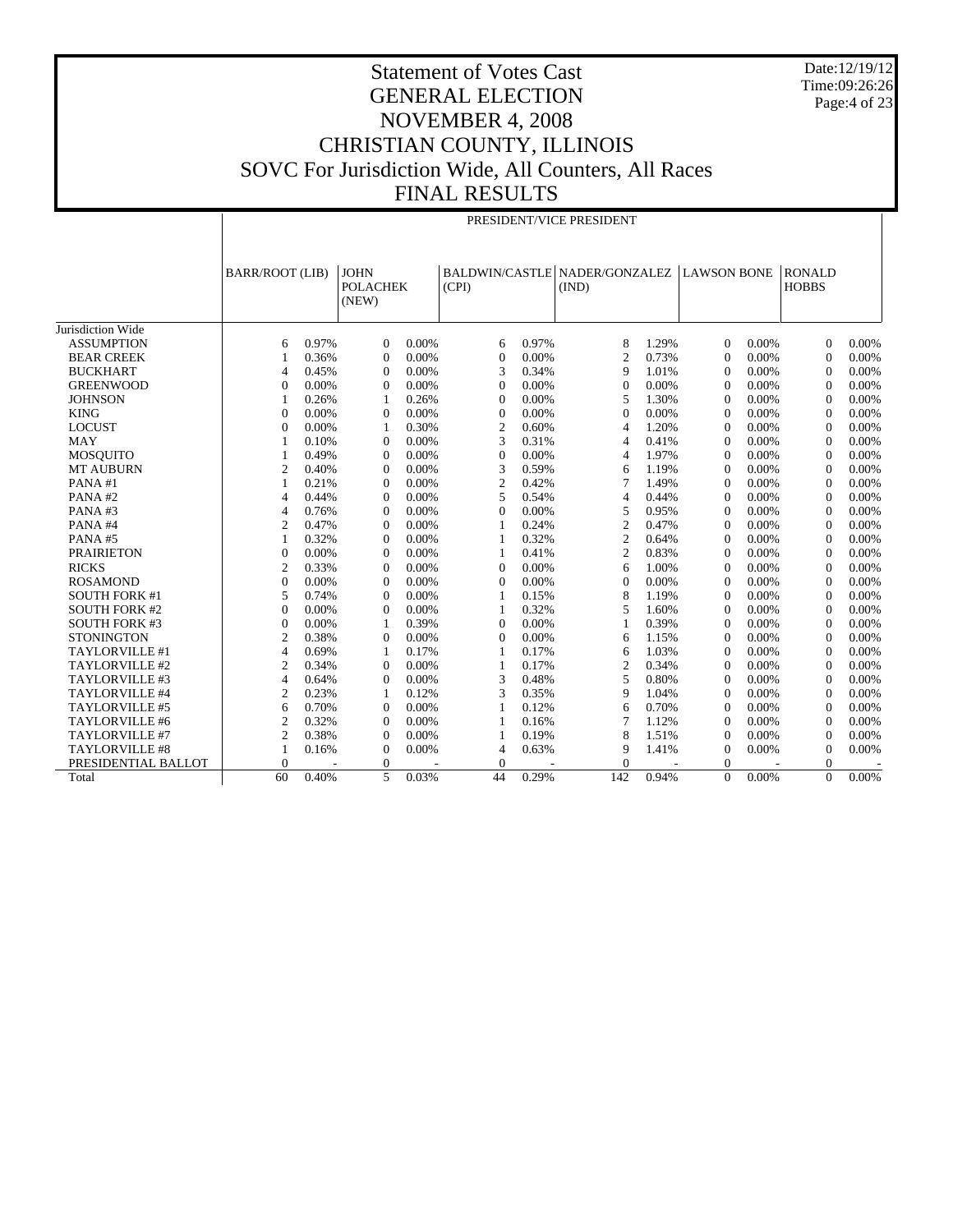Date:12/19/12 Time:09:26:26 Page:5 of 23

|                       |                               | PRESIDENT/VICE PRESIDENT |                                 |          |                |       |  |  |  |  |
|-----------------------|-------------------------------|--------------------------|---------------------------------|----------|----------------|-------|--|--|--|--|
|                       | <b>DONALD</b><br><b>ALLEN</b> |                          | <b>JONATHAN</b><br><b>ALLEN</b> |          | Write-In Votes |       |  |  |  |  |
| Jurisdiction Wide     |                               |                          |                                 |          |                |       |  |  |  |  |
| <b>ASSUMPTION</b>     | $\overline{0}$                | 0.00%                    | $\mathbf{0}$                    | 0.00%    | $\mathbf{0}$   | 0.00% |  |  |  |  |
| <b>BEAR CREEK</b>     | $\overline{0}$                | 0.00%                    | $\mathbf{0}$                    | 0.00%    | $\mathbf{1}$   | 0.36% |  |  |  |  |
| <b>BUCKHART</b>       | $\overline{0}$                | 0.00%                    | $\mathbf{0}$                    | 0.00%    | $\overline{c}$ | 0.22% |  |  |  |  |
| <b>GREENWOOD</b>      | $\overline{0}$                | 0.00%                    | $\mathbf{0}$                    | 0.00%    | $\mathbf{0}$   | 0.00% |  |  |  |  |
| <b>JOHNSON</b>        | $\overline{0}$                | 0.00%                    | $\mathbf{0}$                    | 0.00%    | $\mathbf{1}$   | 0.26% |  |  |  |  |
| <b>KING</b>           | $\overline{0}$                | 0.00%                    | $\mathbf{0}$                    | 0.00%    | $\Omega$       | 0.00% |  |  |  |  |
| <b>LOCUST</b>         | $\boldsymbol{0}$              | 0.00%                    | $\mathbf{0}$                    | 0.00%    | $\mathbf{0}$   | 0.00% |  |  |  |  |
| MAY                   | $\overline{0}$                | 0.00%                    | $\overline{0}$                  | 0.00%    | $\overline{c}$ | 0.21% |  |  |  |  |
| <b>MOSQUITO</b>       | $\overline{0}$                | 0.00%                    | $\mathbf{0}$                    | 0.00%    | $\mathbf{1}$   | 0.49% |  |  |  |  |
| <b>MT AUBURN</b>      | $\overline{0}$                | 0.00%                    | $\mathbf{0}$                    | 0.00%    | 3              | 0.59% |  |  |  |  |
| PANA#1                | $\overline{0}$                | 0.00%                    | $\mathbf{0}$                    | 0.00%    | $\overline{7}$ | 1.49% |  |  |  |  |
| PANA#2                | $\overline{0}$                | 0.00%                    | $\mathbf{0}$                    | 0.00%    | $\overline{4}$ | 0.44% |  |  |  |  |
| PANA#3                | $\overline{0}$                | 0.00%                    | $\mathbf{0}$                    | 0.00%    | $\overline{0}$ | 0.00% |  |  |  |  |
| PANA#4                | $\overline{0}$                | 0.00%                    | $\mathbf{0}$                    | 0.00%    | $\overline{c}$ | 0.47% |  |  |  |  |
| PANA#5                | $\overline{0}$                | 0.00%                    | $\overline{0}$                  | 0.00%    | $\overline{c}$ | 0.64% |  |  |  |  |
| <b>PRAIRIETON</b>     | $\overline{0}$                | 0.00%                    | $\mathbf{0}$                    | 0.00%    | $\overline{0}$ | 0.00% |  |  |  |  |
| <b>RICKS</b>          | $\overline{0}$                | 0.00%                    | $\mathbf{0}$                    | 0.00%    | $\overline{c}$ | 0.33% |  |  |  |  |
| <b>ROSAMOND</b>       | $\boldsymbol{0}$              | 0.00%                    | $\mathbf{0}$                    | 0.00%    | $\overline{c}$ | 1.09% |  |  |  |  |
| <b>SOUTH FORK #1</b>  | $\boldsymbol{0}$              | 0.00%                    | $\mathbf{0}$                    | 0.00%    | $\mathbf{1}$   | 0.15% |  |  |  |  |
| <b>SOUTH FORK #2</b>  | $\overline{0}$                | 0.00%                    | $\mathbf{0}$                    | 0.00%    | $\mathbf{1}$   | 0.32% |  |  |  |  |
| <b>SOUTH FORK #3</b>  | $\overline{0}$                | 0.00%                    | $\mathbf{0}$                    | 0.00%    | 3              | 1.17% |  |  |  |  |
| <b>STONINGTON</b>     | $\overline{0}$                | 0.00%                    | $\mathbf{0}$                    | 0.00%    | $\mathbf{0}$   | 0.00% |  |  |  |  |
| TAYLORVILLE #1        | $\overline{0}$                | 0.00%                    | $\mathbf{0}$                    | 0.00%    | 8              | 1.37% |  |  |  |  |
| TAYLORVILLE #2        | $\overline{0}$                | 0.00%                    | $\mathbf{0}$                    | 0.00%    | $\overline{c}$ | 0.34% |  |  |  |  |
| TAYLORVILLE #3        | $\boldsymbol{0}$              | 0.00%                    | $\mathbf{0}$                    | 0.00%    | $\overline{c}$ | 0.32% |  |  |  |  |
| TAYLORVILLE #4        | $\overline{0}$                | 0.00%                    | $\mathbf{0}$                    | 0.00%    | $\overline{c}$ | 0.23% |  |  |  |  |
| TAYLORVILLE #5        | $\overline{0}$                | 0.00%                    | $\mathbf{0}$                    | 0.00%    | 3              | 0.35% |  |  |  |  |
| TAYLORVILLE #6        | $\overline{0}$                | 0.00%                    | $\mathbf{0}$                    | 0.00%    | $\overline{c}$ | 0.32% |  |  |  |  |
| TAYLORVILLE #7        | $\overline{0}$                | 0.00%                    | $\mathbf{0}$                    | 0.00%    | $\Omega$       | 0.00% |  |  |  |  |
| <b>TAYLORVILLE #8</b> | $\boldsymbol{0}$              | 0.00%                    | $\boldsymbol{0}$                | 0.00%    | $\overline{c}$ | 0.31% |  |  |  |  |
| PRESIDENTIAL BALLOT   | $\overline{0}$                |                          | $\overline{0}$                  |          | $\overline{0}$ |       |  |  |  |  |
| Total                 | $\theta$                      | 0.00%                    | $\theta$                        | $0.00\%$ | 55             | 0.36% |  |  |  |  |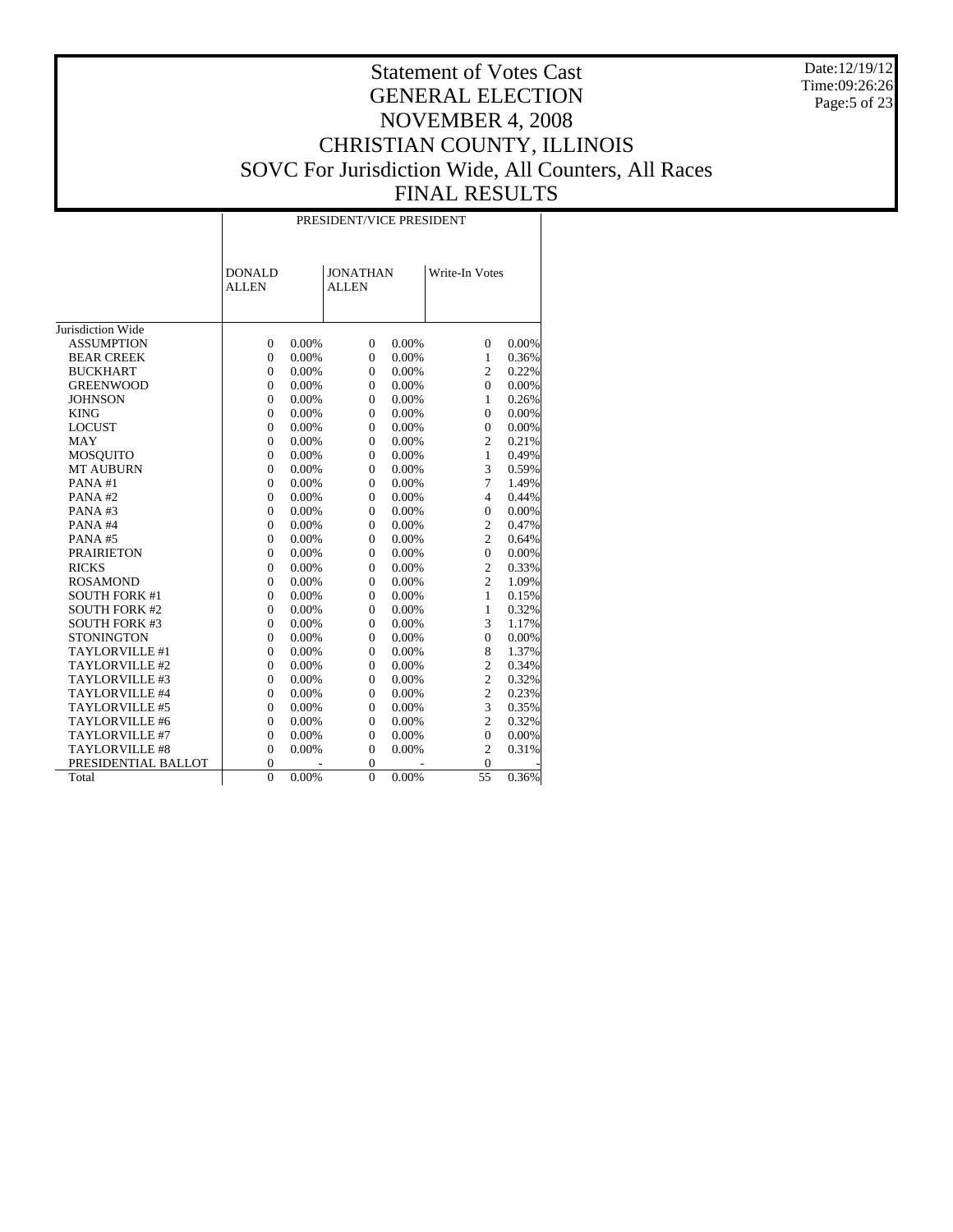Date:12/19/12 Time:09:26:26 Page:6 of 23

|                      |             | UNITED STATES SENATOR |                    |          |       |                                          |             |                                 |        |
|----------------------|-------------|-----------------------|--------------------|----------|-------|------------------------------------------|-------------|---------------------------------|--------|
|                      | Reg. Voters | <b>Times Counted</b>  | <b>Total Votes</b> | (GRN)    |       | KATHY CUMMINGS   RICHARD DURBIN<br>(DEM) |             | <b>STEVE SAUERBERG</b><br>(REP) |        |
| Jurisdiction Wide    |             |                       |                    |          |       |                                          |             |                                 |        |
|                      |             |                       |                    |          |       |                                          |             |                                 |        |
| <b>ASSUMPTION</b>    | 933         | 620                   | 597                | 17       | 2.85% |                                          | 391 65.49%  | 176                             | 29.48% |
| <b>BEAR CREEK</b>    | 359         | 276                   | 267                | 7        | 2.62% | 180                                      | 67.42%      | 76                              | 28.46% |
| <b>BUCKHART</b>      | 1259        | 898                   | 876                | 24       | 2.74% | 494                                      | 56.39%      | 347                             | 39.61% |
| <b>GREENWOOD</b>     | 155         | 111                   | 107                | $\Omega$ | 0.00% | 57                                       | 53.27%      | 48                              | 44.86% |
| <b>JOHNSON</b>       | 502         | 385                   | 376                | 10       | 2.66% | 180                                      | 47.87%      | 181                             | 48.14% |
| <b>KING</b>          | 158         | 116                   | 111                | -1       | 0.90% |                                          | 71 63.96%   | 36                              | 32.43% |
| <b>LOCUST</b>        | 444         | 335                   | 325                | 5        | 1.54% | 204                                      | 62.77%      | 108                             | 33.23% |
| MAY                  | 1278        | 979                   | 959                | 22       | 2.29% | 535                                      | 55.79%      | 388                             | 40.46% |
| <b>MOSQUITO</b>      | 269         | 206                   | 204                | 7        | 3.43% | 110                                      | 53.92%      | 84                              | 41.18% |
| <b>MT AUBURN</b>     | 713         | 509                   | 493                | 13       | 2.64% |                                          | 284 57.61%  | 183                             | 37.12% |
| PANA#1               | 699         | 473                   | 455                | 8        | 1.76% | 298                                      | 65.49%      | 137                             | 30.11% |
| PANA#2               | 1353        | 925                   | 898                | 9        | 1.00% | 596                                      | 66.37%      | 276                             | 30.73% |
| PANA#3               | 788         | 530                   | 515                | 10       | 1.94% | 354                                      | 68.74%      | 143                             | 27.77% |
| PANA#4               | 672         | 423                   | 413                | 8        | 1.94% | 304                                      | 73.61%      | 90                              | 21.79% |
| PANA#5               | 543         | 314                   | 302                | 6        | 1.99% | 193                                      | 63.91%      | 97                              | 32.12% |
| <b>PRAIRIETON</b>    | 318         | 243                   | 242                | 3        | 1.24% | 148                                      | 61.16%      | 89                              | 36.78% |
| <b>RICKS</b>         | 886         | 605                   | 593                | 13       | 2.19% |                                          | 352 59.36%  | 222                             | 37.44% |
| <b>ROSAMOND</b>      | 249         | 183                   | 177                | 3        | 1.69% | 100                                      | 56.50%      | 74                              | 41.81% |
| <b>SOUTH FORK #1</b> | 973         | 679                   | 656                | 14       | 2.13% | 474                                      | 72.26%      | 150                             | 22.87% |
| <b>SOUTH FORK #2</b> | 453         | 315                   | 303                | 8        | 2.64% | 201                                      | 66.34%      | 92                              | 30.36% |
| <b>SOUTH FORK #3</b> | 407         | 258                   | 245                | 5        | 2.04% | 160                                      | 65.31%      | 80                              | 32.65% |
| <b>STONINGTON</b>    | 729         | 529                   | 515                | 14       | 2.72% | 338                                      | 65.63%      | 158                             | 30.68% |
| TAYLORVILLE #1       | 921         | 582                   | 561                | 13       | 2.32% |                                          | 354 63.10%  | 182                             | 32.44% |
| TAYLORVILLE #2       | 859         | 587                   | 569                | 12       | 2.11% | 378                                      | 66.43%      | 169                             | 29.70% |
| TAYLORVILLE #3       | 851         | 629                   | 609                | 13       | 2.13% | 376                                      | 61.74%      | 208                             | 34.15% |
| TAYLORVILLE #4       | 1272        | 871                   | 852                | 19       | 2.23% | 559                                      | 65.61%      | 261                             | 30.63% |
| TAYLORVILLE #5       | 1310        | 869                   | 844                | 22       | 2.61% | 538                                      | 63.74%      | 276                             | 32.70% |
| TAYLORVILLE #6       | 904         | 629                   | 613                | 17       | 2.77% | 383                                      | 62.48%      | 207                             | 33.77% |
| TAYLORVILLE #7       | 845         | 532                   | 524                | 15       | 2.86% | 352                                      | 67.18%      | 149                             | 28.44% |
| TAYLORVILLE #8       | 986         | 642                   | 626                | 21       | 3.35% | 350                                      | 55.91%      | 242                             | 38.66% |
| PRESIDENTIAL BALLOT  |             |                       |                    |          |       |                                          |             |                                 |        |
| Total                | 22088       | 15253                 | 14827              | 339      | 2.29% |                                          | 9314 62.82% | 4929                            | 33.24% |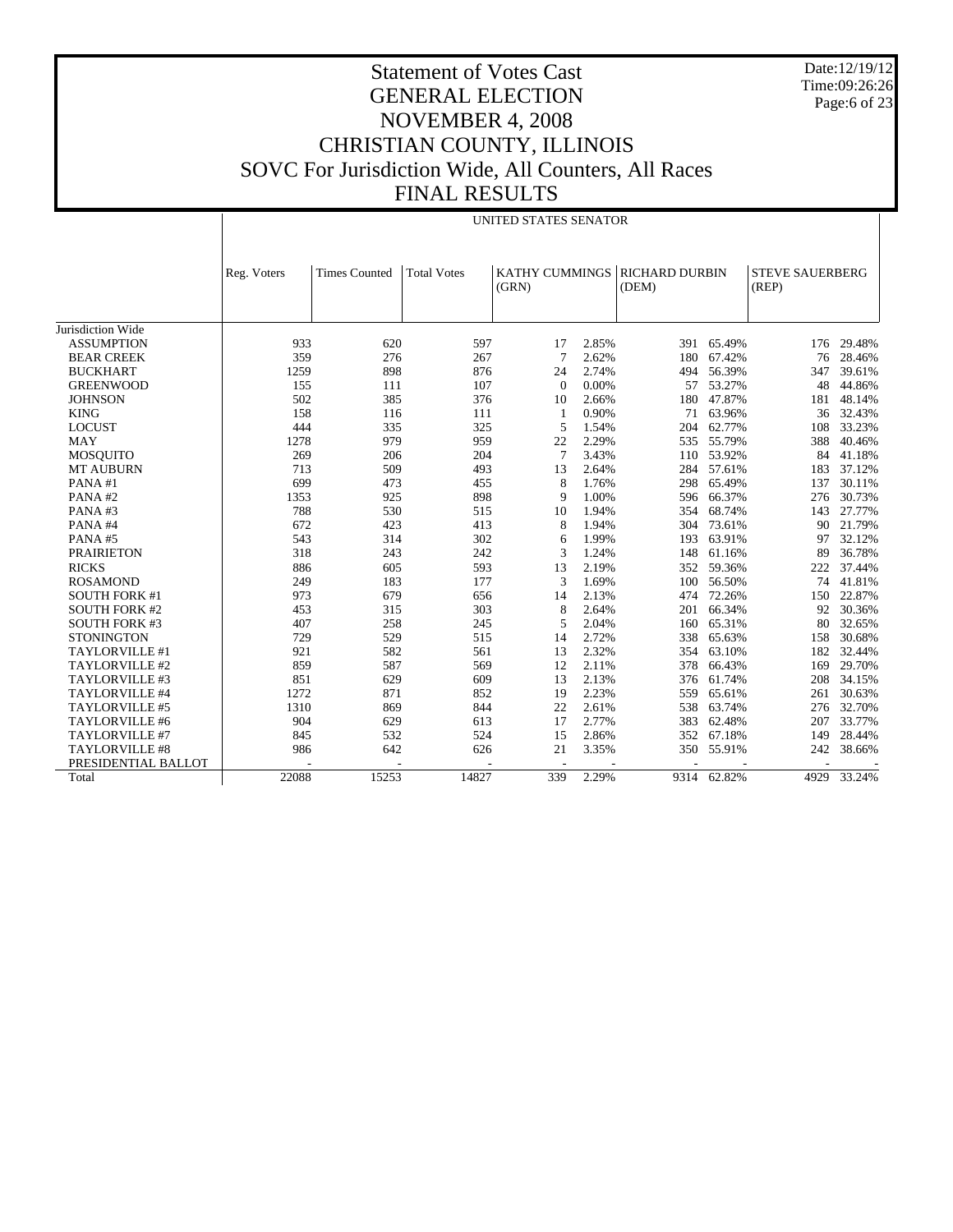Date:12/19/12 Time:09:26:26 Page:7 of 23

# Statement of Votes Cast GENERAL ELECTION NOVEMBER 4, 2008 CHRISTIAN COUNTY, ILLINOIS SOVC For Jurisdiction Wide, All Counters, All Races FINAL RESULTS

Τ

|                       | <b>UNITED STATES SENATOR</b>   |       |                   |       |  |  |  |  |  |
|-----------------------|--------------------------------|-------|-------------------|-------|--|--|--|--|--|
|                       | <b>LARRY STAFFORD</b><br>(LIB) |       | CHAD KOPPIE (CPI) |       |  |  |  |  |  |
| Jurisdiction Wide     |                                |       |                   |       |  |  |  |  |  |
| <b>ASSUMPTION</b>     | 6                              | 1.01% | 7                 | 1.17% |  |  |  |  |  |
| <b>BEAR CREEK</b>     | $\overline{4}$                 | 1.50% | $\mathbf{0}$      | 0.00% |  |  |  |  |  |
| <b>BUCKHART</b>       | 5                              | 0.57% | 6                 | 0.68% |  |  |  |  |  |
| <b>GREENWOOD</b>      | $\overline{0}$                 | 0.00% | $\overline{c}$    | 1.87% |  |  |  |  |  |
| <b>JOHNSON</b>        | 5                              | 1.33% | $\mathbf{0}$      | 0.00% |  |  |  |  |  |
| <b>KING</b>           | 3                              | 2.70% | $\mathbf{0}$      | 0.00% |  |  |  |  |  |
| <b>LOCUST</b>         | 3                              | 0.92% | 5                 | 1.54% |  |  |  |  |  |
| <b>MAY</b>            | 12                             | 1.25% | $\overline{c}$    | 0.21% |  |  |  |  |  |
| <b>MOSQUITO</b>       | $\mathfrak{2}$                 | 0.98% | $\mathbf{1}$      | 0.49% |  |  |  |  |  |
| <b>MT AUBURN</b>      | 5                              | 1.01% | 8                 | 1.62% |  |  |  |  |  |
| PANA#1                | $\overline{7}$                 | 1.54% | 5                 | 1.10% |  |  |  |  |  |
| PANA#2                | 7                              | 0.78% | 10                | 1.11% |  |  |  |  |  |
| PANA#3                | 5                              | 0.97% | 3                 | 0.58% |  |  |  |  |  |
| PANA#4                | 6                              | 1.45% | 5                 | 1.21% |  |  |  |  |  |
| PANA#5                | 3                              | 0.99% | 3                 | 0.99% |  |  |  |  |  |
| <b>PRAIRIETON</b>     | 1                              | 0.41% | $\mathbf{1}$      | 0.41% |  |  |  |  |  |
| <b>RICKS</b>          | 3                              | 0.51% | 3                 | 0.51% |  |  |  |  |  |
| <b>ROSAMOND</b>       | $\mathbf{0}$                   | 0.00% | $\overline{0}$    | 0.00% |  |  |  |  |  |
| <b>SOUTH FORK #1</b>  | 14                             | 2.13% | 4                 | 0.61% |  |  |  |  |  |
| <b>SOUTH FORK #2</b>  | $\mathfrak{2}$                 | 0.66% | $\Omega$          | 0.00% |  |  |  |  |  |
| <b>SOUTH FORK #3</b>  | $\mathbf{0}$                   | 0.00% | $\mathbf{0}$      | 0.00% |  |  |  |  |  |
| <b>STONINGTON</b>     | 3                              | 0.58% | $\overline{c}$    | 0.39% |  |  |  |  |  |
| TAYLORVILLE #1        | 8                              | 1.43% | $\overline{4}$    | 0.71% |  |  |  |  |  |
| TAYLORVILLE #2        | 6                              | 1.05% | $\overline{4}$    | 0.70% |  |  |  |  |  |
| TAYLORVILLE #3        | $\overline{4}$                 | 0.66% | 8                 | 1.31% |  |  |  |  |  |
| TAYLORVILLE #4        | 7                              | 0.82% | 6                 | 0.70% |  |  |  |  |  |
| <b>TAYLORVILLE #5</b> | $\overline{4}$                 | 0.47% | 4                 | 0.47% |  |  |  |  |  |
| TAYLORVILLE #6        | 6                              | 0.98% | $\mathbf{0}$      | 0.00% |  |  |  |  |  |
| TAYLORVILLE #7        | 6                              | 1.15% | $\overline{c}$    | 0.38% |  |  |  |  |  |
| TAYLORVILLE #8        | 6                              | 0.96% | 7                 | 1.12% |  |  |  |  |  |
| PRESIDENTIAL BALLOT   |                                |       |                   |       |  |  |  |  |  |
| Total                 | 143                            | 0.96% | 102               | 0.69% |  |  |  |  |  |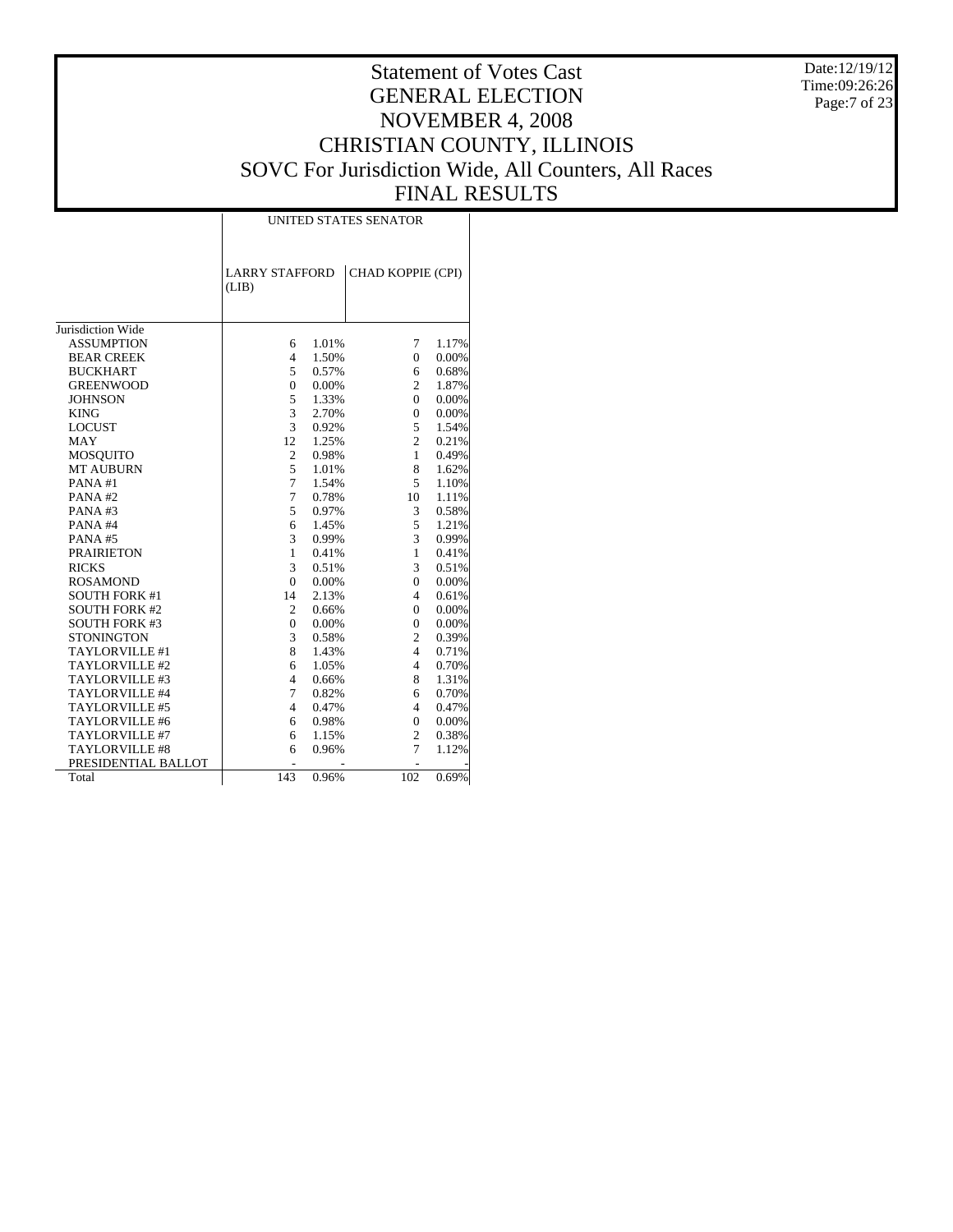Date:12/19/12 Time:09:26:26 Page:8 of 23

 $\mathbb{I}$ 

# Statement of Votes Cast GENERAL ELECTION NOVEMBER 4, 2008 CHRISTIAN COUNTY, ILLINOIS SOVC For Jurisdiction Wide, All Counters, All Races FINAL RESULTS

 $\overline{\phantom{a}}$ 

REP IN CONGRESS 17TH DIST

|                      | Reg. Voters | Times<br>Counted | <b>Total Votes</b> | PHIL HARE (DEM) |        | <b>MARK</b><br><b>EDWARD</b><br><b>LIOEN</b> |       | Write-In Votes  |       |
|----------------------|-------------|------------------|--------------------|-----------------|--------|----------------------------------------------|-------|-----------------|-------|
| Jurisdiction Wide    |             |                  |                    |                 |        |                                              |       |                 |       |
| <b>ASSUMPTION</b>    |             |                  |                    |                 |        |                                              |       |                 |       |
| <b>BEAR CREEK</b>    |             |                  |                    |                 |        |                                              |       |                 |       |
| <b>BUCKHART</b>      |             |                  |                    |                 |        |                                              |       |                 |       |
| <b>GREENWOOD</b>     |             |                  |                    |                 |        |                                              |       |                 |       |
| <b>JOHNSON</b>       |             |                  |                    |                 |        |                                              |       |                 |       |
| <b>KING</b>          |             |                  |                    |                 |        |                                              |       |                 |       |
| <b>LOCUST</b>        |             |                  |                    |                 |        |                                              |       |                 |       |
| <b>MAY</b>           |             |                  |                    |                 |        |                                              |       |                 |       |
| <b>MOSQUITO</b>      |             |                  |                    |                 |        |                                              |       |                 |       |
| <b>MT AUBURN</b>     |             |                  |                    |                 |        |                                              |       |                 |       |
| PANA#1               | 699         | 473              | 355                | 351             | 98.87% | $\mathbf{0}$                                 | 0.00% | $\overline{4}$  | 1.13% |
| PANA#2               | 1353        | 925              | 724                | 715             | 98.76% | $\mathbf{0}$                                 | 0.00% | 9               | 1.24% |
| PANA#3               | 788         | 530              | 420                | 415             | 98.81% | $\Omega$                                     | 0.00% | 5               | 1.19% |
| PANA#4               | 672         | 423              | 338                | 336             | 99.41% | $\mathbf{0}$                                 | 0.00% | $\overline{c}$  | 0.59% |
| PANA#5               | 543         | 314              | 243                | 237             | 97.53% | $\mathbf{0}$                                 | 0.00% | 6               | 2.47% |
| <b>PRAIRIETON</b>    |             |                  |                    |                 |        |                                              |       |                 |       |
| <b>RICKS</b>         |             |                  |                    |                 |        |                                              |       |                 |       |
| <b>ROSAMOND</b>      |             |                  |                    |                 |        |                                              |       |                 |       |
| <b>SOUTH FORK #1</b> |             |                  |                    |                 |        |                                              |       |                 |       |
| <b>SOUTH FORK #2</b> |             |                  |                    |                 |        |                                              |       |                 |       |
| <b>SOUTH FORK #3</b> |             |                  |                    |                 |        |                                              |       |                 |       |
| <b>STONINGTON</b>    |             |                  |                    |                 |        |                                              |       |                 |       |
| TAYLORVILLE #1       |             |                  |                    |                 |        |                                              |       |                 |       |
| TAYLORVILLE #2       |             |                  |                    |                 |        |                                              |       |                 |       |
| TAYLORVILLE #3       |             |                  |                    |                 |        |                                              |       |                 |       |
| TAYLORVILLE #4       |             |                  |                    |                 |        |                                              |       |                 |       |
| TAYLORVILLE #5       |             |                  |                    |                 |        |                                              |       |                 |       |
| TAYLORVILLE #6       |             |                  |                    |                 |        |                                              |       |                 |       |
| TAYLORVILLE #7       |             |                  |                    |                 |        |                                              |       |                 |       |
| TAYLORVILLE #8       |             |                  |                    |                 |        |                                              |       |                 |       |
| PRESIDENTIAL BALLOT  |             |                  |                    |                 |        |                                              |       |                 |       |
| Total                | 4055        | 2665             | 2080               | 2054            | 98.75% | $\Omega$                                     | 0.00% | $\overline{26}$ | 1.25% |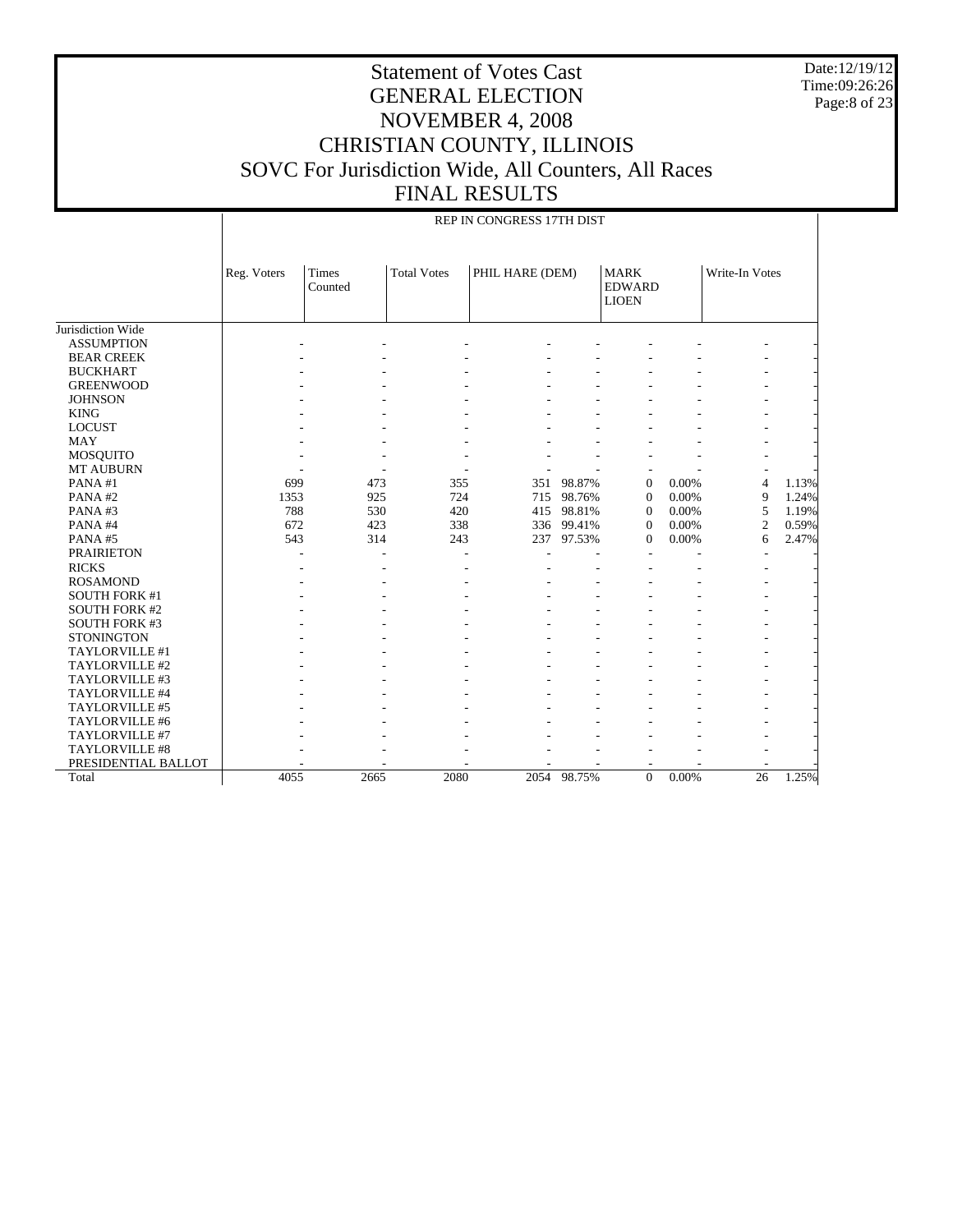Date:12/19/12 Time:09:26:26 Page:9 of 23

# Statement of Votes Cast GENERAL ELECTION NOVEMBER 4, 2008 CHRISTIAN COUNTY, ILLINOIS SOVC For Jurisdiction Wide, All Counters, All Races FINAL RESULTS

|                       |             |                      |                    | REP IN CONGRESS 19TH DIST   |       |                              |            |                              |            |
|-----------------------|-------------|----------------------|--------------------|-----------------------------|-------|------------------------------|------------|------------------------------|------------|
|                       | Reg. Voters | <b>Times Counted</b> | <b>Total Votes</b> | <b>TROY DENNIS</b><br>(GRN) |       | <b>DANIEL DAVIS</b><br>(DEM) |            | <b>JOHN SHIMKUS</b><br>(REP) |            |
| Jurisdiction Wide     |             |                      |                    |                             |       |                              |            |                              |            |
| <b>ASSUMPTION</b>     | 933         | 620                  | 586                | 14                          | 2.39% |                              | 226 38.57% |                              | 346 59.04% |
| <b>BEAR CREEK</b>     | 359         | 276                  | 272                | 5                           | 1.84% | 91                           | 33.46%     | 176                          | 64.71%     |
| <b>BUCKHART</b>       | 1259        | 898                  | 874                | 16                          | 1.83% | 229                          | 26.20%     | 629                          | 71.97%     |
| <b>GREENWOOD</b>      | 155         | 111                  | 108                | $\mathbf{1}$                | 0.93% | 21                           | 19.44%     | 86                           | 79.63%     |
| <b>JOHNSON</b>        | 502         | 385                  | 377                | 13                          | 3.45% | 76                           | 20.16%     | 288                          | 76.39%     |
| <b>KING</b>           | 158         | 116                  | 115                | 3                           | 2.61% | 34                           | 29.57%     | 78                           | 67.83%     |
| <b>LOCUST</b>         | 444         | 335                  | 327                | $\overline{7}$              | 2.14% | 99                           | 30.28%     | 221                          | 67.58%     |
| <b>MAY</b>            | 1278        | 979                  | 966                | 11                          | 1.14% | 304                          | 31.47%     | 651                          | 67.39%     |
| <b>MOSQUITO</b>       | 269         | 206                  | 203                | 9                           | 4.43% | 49                           | 24.14%     | 145                          | 71.43%     |
| <b>MT AUBURN</b>      | 713         | 509                  | 489                | 11                          | 2.25% | 143                          | 29.24%     | 335                          | 68.51%     |
| PANA#1                |             |                      |                    |                             |       |                              |            |                              |            |
| PANA#2                |             |                      |                    |                             |       |                              |            |                              |            |
| PANA#3                |             |                      |                    |                             |       |                              |            |                              |            |
| PANA#4                |             |                      |                    |                             |       |                              |            |                              |            |
| PANA#5                |             |                      |                    |                             |       |                              |            |                              |            |
| <b>PRAIRIETON</b>     | 318         | 243                  | 240                | 4                           | 1.67% | 72                           | 30.00%     | 164                          | 68.33%     |
| <b>RICKS</b>          | 886         | 605                  | 595                | 16                          | 2.69% | 179                          | 30.08%     | 400                          | 67.23%     |
| <b>ROSAMOND</b>       | 249         | 183                  | 174                | 2                           | 1.15% | 37                           | 21.26%     | 135                          | 77.59%     |
| <b>SOUTH FORK #1</b>  | 973         | 679                  | 659                | 13                          | 1.97% | 277                          | 42.03%     | 369                          | 55.99%     |
| <b>SOUTH FORK #2</b>  | 453         | 315                  | 306                | 5                           | 1.63% | 137                          | 44.77%     | 164                          | 53.59%     |
| <b>SOUTH FORK #3</b>  | 407         | 258                  | 249                | $\overline{4}$              | 1.61% | 90                           | 36.14%     | 155                          | 62.25%     |
| <b>STONINGTON</b>     | 729         | 529                  | 509                | 12                          | 2.36% | 190                          | 37.33%     | 307                          | 60.31%     |
| TAYLORVILLE #1        | 921         | 582                  | 569                | 11                          | 1.93% | 207                          | 36.38%     | 351                          | 61.69%     |
| TAYLORVILLE #2        | 859         | 587                  | 568                | 11                          | 1.94% | 190                          | 33.45%     | 367                          | 64.61%     |
| TAYLORVILLE #3        | 851         | 629                  | 608                | 5                           | 0.82% | 214                          | 35.20%     | 389                          | 63.98%     |
| TAYLORVILLE #4        | 1272        | 871                  | 849                | 13                          | 1.53% | 317                          | 37.34%     | 519                          | 61.13%     |
| TAYLORVILLE #5        | 1310        | 869                  | 841                | 14                          | 1.66% | 284                          | 33.77%     | 543                          | 64.57%     |
| TAYLORVILLE #6        | 904         | 629                  | 614                | 14                          | 2.28% | 199                          | 32.41%     | 401                          | 65.31%     |
| TAYLORVILLE #7        | 845         | 532                  | 522                | 12                          | 2.30% | 186                          | 35.63%     | 324                          | 62.07%     |
| <b>TAYLORVILLE #8</b> | 986         | 642                  | 627                | 16                          | 2.55% | 208                          | 33.17%     | 403                          | 64.27%     |
| PRESIDENTIAL BALLOT   |             |                      |                    |                             |       |                              |            |                              |            |

18033 12588 12247 242 1.98% 4059 33.14% 7946 64.88%

Total

 $\mathbf{I}$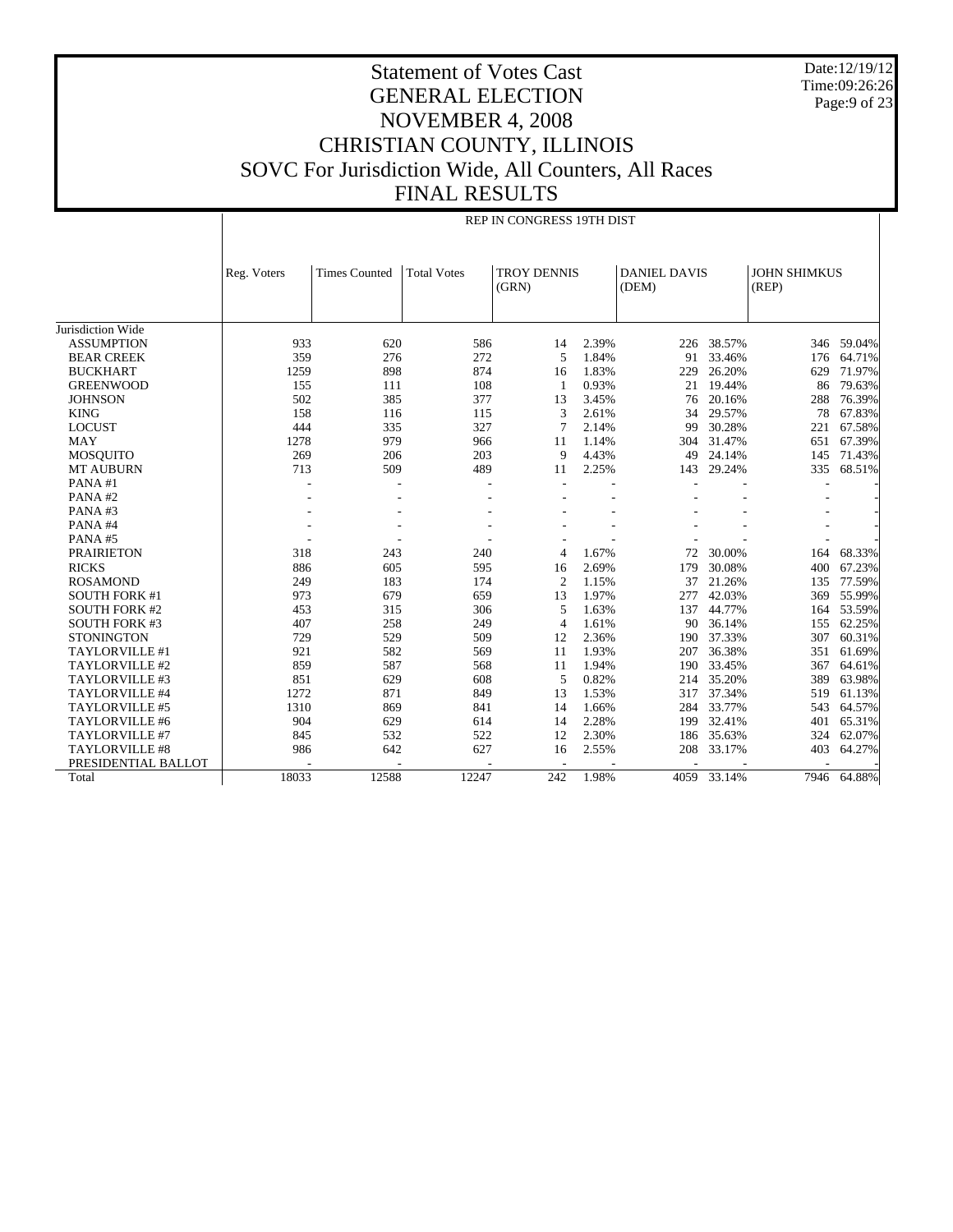Date:12/19/12 Time:09:26:26 Page:10 of 23

# Statement of Votes Cast GENERAL ELECTION NOVEMBER 4, 2008 CHRISTIAN COUNTY, ILLINOIS SOVC For Jurisdiction Wide, All Counters, All Races FINAL RESULTS

#### STATE SENATOR 44TH DIST

|                       | Reg. Voters | Times   | <b>Total Votes</b> | <b>BILL BRADY (REP)</b> |              |
|-----------------------|-------------|---------|--------------------|-------------------------|--------------|
|                       |             | Counted |                    |                         |              |
|                       |             |         |                    |                         |              |
|                       |             |         |                    |                         |              |
| Jurisdiction Wide     |             |         |                    |                         |              |
| <b>ASSUMPTION</b>     |             |         |                    |                         |              |
| <b>BEAR CREEK</b>     |             |         |                    |                         |              |
| <b>BUCKHART</b>       | 1259        | 891     | 758                |                         | 758 100.00%  |
| <b>GREENWOOD</b>      |             |         |                    |                         |              |
| <b>JOHNSON</b>        |             |         |                    |                         |              |
| <b>KING</b>           |             |         |                    |                         |              |
| <b>LOCUST</b>         |             |         |                    |                         |              |
| <b>MAY</b>            | 1125        | 861     | 706                |                         | 706 100.00%  |
| MOSQUITO              | 269         | 205     | 174                |                         | 174 100.00%  |
| <b>MT AUBURN</b>      | 713         | 509     | 407                |                         | 407 100.00%  |
| PANA#1                |             |         |                    |                         |              |
| PANA#2                |             |         |                    |                         |              |
| PANA#3                |             |         |                    |                         |              |
| PANA#4                |             |         |                    |                         |              |
| PANA#5                |             |         |                    |                         |              |
| <b>PRAIRIETON</b>     | 318         | 242     | 207                |                         | 207 100.00%  |
| <b>RICKS</b>          |             |         |                    |                         |              |
| <b>ROSAMOND</b>       |             |         |                    |                         |              |
| <b>SOUTH FORK #1</b>  |             |         |                    |                         |              |
| <b>SOUTH FORK #2</b>  |             |         |                    |                         |              |
| <b>SOUTH FORK #3</b>  |             |         |                    |                         |              |
| <b>STONINGTON</b>     | 729         | 528     | 438                |                         | 438 100.00%  |
| TAYLORVILLE #1        |             |         |                    |                         |              |
| TAYLORVILLE #2        |             |         |                    |                         |              |
| TAYLORVILLE #3        |             |         |                    |                         |              |
| TAYLORVILLE #4        |             |         |                    |                         |              |
| <b>TAYLORVILLE #5</b> |             |         |                    |                         |              |
| <b>TAYLORVILLE #6</b> |             |         |                    |                         |              |
| TAYLORVILLE #7        |             |         |                    |                         |              |
| TAYLORVILLE #8        | 21          | 15      | 15                 |                         | 15 100.00%   |
| PRESIDENTIAL BALLOT   |             |         |                    |                         |              |
| Total                 | 4434        | 3251    | 2705               |                         | 2705 100.00% |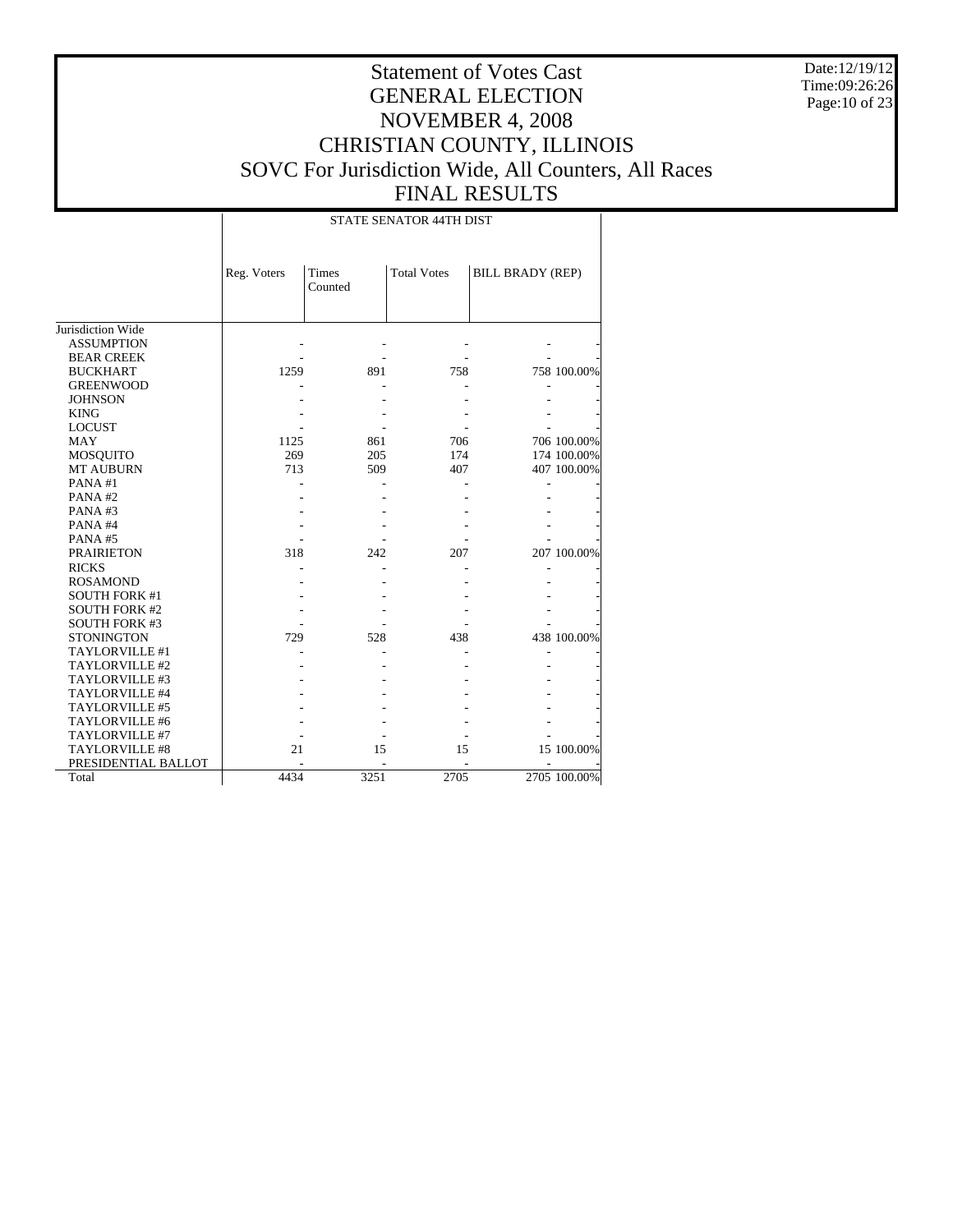Date:12/19/12 Time:09:26:26 Page:11 of 23

# Statement of Votes Cast GENERAL ELECTION NOVEMBER 4, 2008 CHRISTIAN COUNTY, ILLINOIS SOVC For Jurisdiction Wide, All Counters, All Races FINAL RESULTS

#### REPRESENTATIVE 87TH DIST

|                       | Reg. Voters | <b>Times</b><br>Counted | <b>Total Votes</b> | <b>BILL MITCHELL</b><br>(REP) |              |
|-----------------------|-------------|-------------------------|--------------------|-------------------------------|--------------|
|                       |             |                         |                    |                               |              |
| Jurisdiction Wide     |             |                         |                    |                               |              |
| <b>ASSUMPTION</b>     |             |                         |                    |                               |              |
| <b>BEAR CREEK</b>     |             |                         |                    |                               |              |
| <b>BUCKHART</b>       | 1259        | 891                     | 758                |                               | 758 100.00%  |
| <b>GREENWOOD</b>      |             |                         |                    |                               |              |
| <b>JOHNSON</b>        |             |                         |                    |                               |              |
| <b>KING</b>           |             |                         |                    |                               |              |
| <b>LOCUST</b>         |             |                         |                    |                               |              |
| MAY                   | 1125        | 861                     | 702                |                               | 702 100.00%  |
| MOSQUITO              | 269         | 205                     | 177                |                               | 177 100.00%  |
| <b>MT AUBURN</b>      | 713         | 509                     | 409                |                               | 409 100.00%  |
| PANA#1                |             |                         |                    |                               |              |
| PANA#2                |             |                         |                    |                               |              |
| PANA#3                |             |                         |                    |                               |              |
| PANA#4                |             |                         |                    |                               |              |
| PANA#5                |             |                         |                    |                               |              |
| <b>PRAIRIETON</b>     | 318         | 242                     | 212                |                               | 212 100.00%  |
| <b>RICKS</b>          |             |                         |                    |                               |              |
| <b>ROSAMOND</b>       |             |                         |                    |                               |              |
| <b>SOUTH FORK #1</b>  |             |                         |                    |                               |              |
| <b>SOUTH FORK #2</b>  |             |                         |                    |                               |              |
| <b>SOUTH FORK #3</b>  |             |                         |                    |                               |              |
| <b>STONINGTON</b>     | 729         | 528                     | 438                |                               | 438 100.00%  |
| <b>TAYLORVILLE #1</b> |             |                         |                    |                               |              |
| TAYLORVILLE #2        |             |                         |                    |                               |              |
| TAYLORVILLE #3        |             |                         |                    |                               |              |
| <b>TAYLORVILLE #4</b> |             |                         |                    |                               |              |
| TAYLORVILLE #5        |             |                         |                    |                               |              |
| <b>TAYLORVILLE #6</b> |             |                         |                    |                               |              |
| TAYLORVILLE #7        |             |                         |                    |                               |              |
| TAYLORVILLE #8        | 21          | 15                      | 15                 |                               | 15 100.00%   |
| PRESIDENTIAL BALLOT   |             |                         |                    |                               |              |
| Total                 | 4434        | 3251                    | 2711               |                               | 2711 100.00% |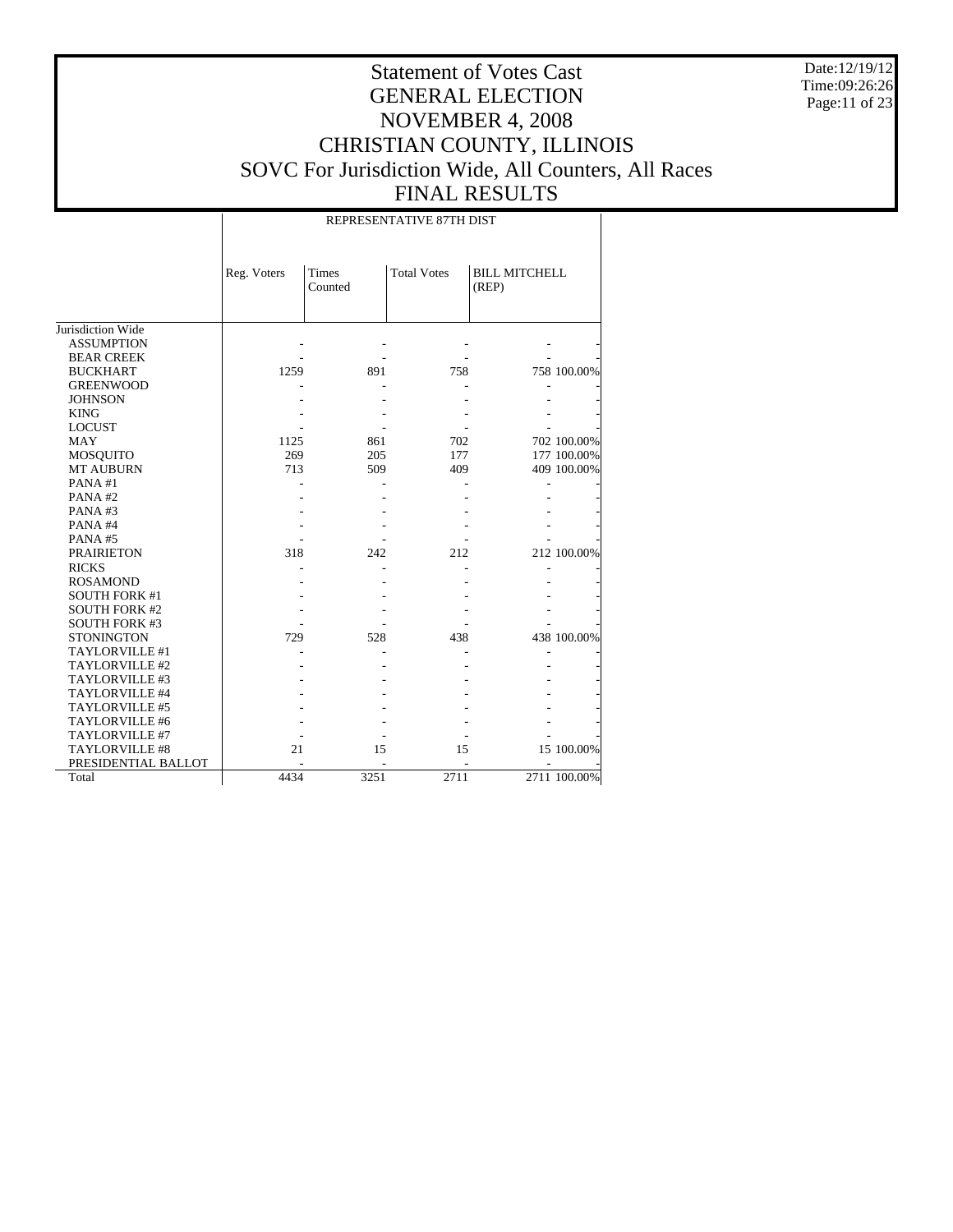Date:12/19/12 Time:09:26:26 Page:12 of 23

# Statement of Votes Cast GENERAL ELECTION NOVEMBER 4, 2008 CHRISTIAN COUNTY, ILLINOIS SOVC For Jurisdiction Wide, All Counters, All Races FINAL RESULTS

|                      |             | REPRESENTATIVE 98TH DIST |                          |                             |             |                        |            |  |  |
|----------------------|-------------|--------------------------|--------------------------|-----------------------------|-------------|------------------------|------------|--|--|
|                      | Reg. Voters | <b>Times Counted</b>     | <b>Total Votes</b>       | <b>GARY HANNIG</b><br>(DEM) |             | <b>JIM CURRY (REP)</b> |            |  |  |
| Jurisdiction Wide    |             |                          |                          |                             |             |                        |            |  |  |
| <b>ASSUMPTION</b>    | 933         | 619                      | 572                      |                             | 322 56.29%  |                        | 250 43.71% |  |  |
| <b>BEAR CREEK</b>    | 359         | 276                      | 265                      | 190                         | 71.70%      | 75                     | 28.30%     |  |  |
| <b>BUCKHART</b>      |             |                          | ÷                        |                             |             |                        |            |  |  |
| <b>GREENWOOD</b>     | 155         | 111                      | 106                      | 63                          | 59.43%      | 43                     | 40.57%     |  |  |
| <b>JOHNSON</b>       | 502         | 382                      | 370                      | 206                         | 55.68%      | 164                    | 44.32%     |  |  |
| <b>KING</b>          | 158         | 114                      | 111                      | 67                          | 60.36%      | 44                     | 39.64%     |  |  |
| <b>LOCUST</b>        | 444         | 335                      | 321                      | 211                         | 65.73%      | 110                    | 34.27%     |  |  |
| <b>MAY</b>           | 153         | 115                      | 112                      | 70                          | 62.50%      | 42                     | 37.50%     |  |  |
| <b>MOSQUITO</b>      |             |                          |                          |                             |             |                        |            |  |  |
| <b>MT AUBURN</b>     |             |                          |                          |                             |             |                        |            |  |  |
| PANA#1               | 699         | 463                      | 431                      | 290                         | 67.29%      | 141                    | 32.71%     |  |  |
| PANA#2               | 1353        | 918                      | 865                      | 593                         | 68.55%      | 272                    | 31.45%     |  |  |
| PANA#3               | 788         | 521                      | 497                      | 368                         | 74.04%      | 129                    | 25.96%     |  |  |
| PANA#4               | 672         | 420                      | 399                      | 294                         | 73.68%      | 105                    | 26.32%     |  |  |
| PANA#5               | 543         | 309                      | 291                      | 191                         | 65.64%      | 100                    | 34.36%     |  |  |
| <b>PRAIRIETON</b>    |             |                          |                          |                             |             |                        |            |  |  |
| <b>RICKS</b>         | 886         | 602                      | 584                      | 392                         | 67.12%      | 192                    | 32.88%     |  |  |
| <b>ROSAMOND</b>      | 249         | 181                      | 171                      |                             | 90 52.63%   | 81                     | 47.37%     |  |  |
| <b>SOUTH FORK #1</b> | 973         | 676                      | 643                      | 471                         | 73.25%      | 172                    | 26.75%     |  |  |
| <b>SOUTH FORK #2</b> | 453         | 312                      | 295                      | 204                         | 69.15%      | 91                     | 30.85%     |  |  |
| <b>SOUTH FORK #3</b> | 407         | 257                      | 245                      | 163                         | 66.53%      | 82                     | 33.47%     |  |  |
| <b>STONINGTON</b>    |             | $\overline{\phantom{a}}$ | $\overline{\phantom{a}}$ |                             |             |                        |            |  |  |
| TAYLORVILLE #1       | 921         | 573                      | 555                      | 378                         | 68.11%      | 177                    | 31.89%     |  |  |
| TAYLORVILLE #2       | 859         | 581                      | 558                      | 364                         | 65.23%      | 194                    | 34.77%     |  |  |
| TAYLORVILLE #3       | 851         | 621                      | 591                      | 380                         | 64.30%      | 211                    | 35.70%     |  |  |
| TAYLORVILLE #4       | 1272        | 865                      | 841                      | 595                         | 70.75%      | 246                    | 29.25%     |  |  |
| TAYLORVILLE #5       | 1310        | 859                      | 813                      | 529                         | 65.07%      | 284                    | 34.93%     |  |  |
| TAYLORVILLE #6       | 904         | 625                      | 602                      |                             | 396 65.78%  | 206                    | 34.22%     |  |  |
| TAYLORVILLE #7       | 845         | 513                      | 492                      | 347                         | 70.53%      |                        | 145 29.47% |  |  |
| TAYLORVILLE #8       | 965         | 617                      | 593                      | 368                         | 62.06%      | 225                    | 37.94%     |  |  |
| PRESIDENTIAL BALLOT  |             |                          |                          |                             |             |                        |            |  |  |
| Total                | 17654       | 11865                    | 11323                    |                             | 7542 66.61% | 3781                   | 33.39%     |  |  |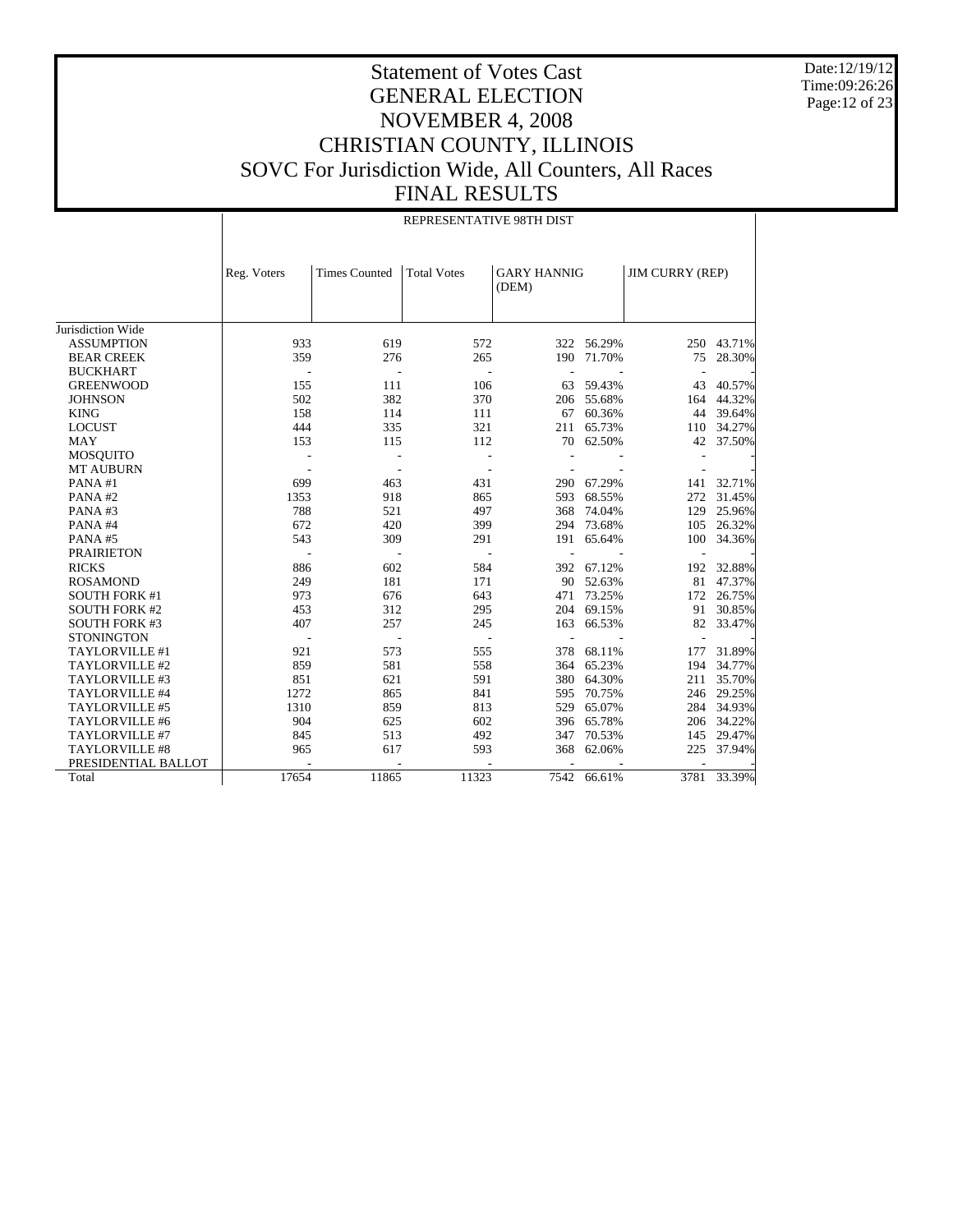Date:12/19/12 Time:09:26:26 Page:13 of 23

# Statement of Votes Cast GENERAL ELECTION NOVEMBER 4, 2008 CHRISTIAN COUNTY, ILLINOIS SOVC For Jurisdiction Wide, All Counters, All Races FINAL RESULTS

#### STATE'S ATTORNEY

|                       | Reg. Voters | <b>Times Counted</b> | <b>Total Votes</b> | THOMAS FINKS (DEM) |
|-----------------------|-------------|----------------------|--------------------|--------------------|
|                       |             |                      |                    |                    |
|                       |             |                      |                    |                    |
|                       |             |                      |                    |                    |
| Jurisdiction Wide     |             |                      |                    |                    |
| <b>ASSUMPTION</b>     | 933         | 619                  | 496                | 496 100.00%        |
| <b>BEAR CREEK</b>     | 359         | 276                  | 246                | 246 100.00%        |
| <b>BUCKHART</b>       | 1259        | 891                  | 704                | 704 100.00%        |
| <b>GREENWOOD</b>      | 155         | 111                  | 87                 | 87 100.00%         |
| <b>JOHNSON</b>        | 502         | 382                  | 309                | 309 100.00%        |
| <b>KING</b>           | 158         | 114                  | 92                 | 92 100.00%         |
| <b>LOCUST</b>         | 444         | 335                  | 275                | 275 100.00%        |
| <b>MAY</b>            | 1278        | 976                  | 793                | 793 100.00%        |
| <b>MOSQUITO</b>       | 269         | 205                  | 150                | 150 100.00%        |
| MT AUBURN             | 713         | 509                  | 391                | 391 100.00%        |
| PANA#1                | 699         | 463                  | 363                | 363 100.00%        |
| PANA#2                | 1353        | 918                  | 731                | 731 100.00%        |
| PANA#3                | 788         | 521                  | 417                | 417 100.00%        |
| PANA#4                | 672         | 420                  | 330                | 330 100.00%        |
| PANA#5                | 543         | 309                  | 243                | 243 100.00%        |
| <b>PRAIRIETON</b>     | 318         | 242                  | 191                | 191 100.00%        |
| <b>RICKS</b>          | 886         | 602                  | 513                | 513 100.00%        |
| <b>ROSAMOND</b>       | 249         | 181                  | 134                | 134 100.00%        |
| <b>SOUTH FORK #1</b>  | 973         | 676                  | 589                | 589 100.00%        |
| <b>SOUTH FORK #2</b>  | 453         | 312                  | 247                | 247 100.00%        |
| <b>SOUTH FORK #3</b>  | 407         | 257                  | 211                | 211 100.00%        |
| <b>STONINGTON</b>     | 729         | 528                  | 433                | 433 100.00%        |
| <b>TAYLORVILLE #1</b> | 921         | 573                  | 475                | 475 100.00%        |
| TAYLORVILLE #2        | 859         | 581                  | 486                | 486 100.00%        |
| TAYLORVILLE #3        | 851         | 621                  | 502                | 502 100.00%        |
| TAYLORVILLE #4        | 1272        | 865                  | 714                | 714 100.00%        |
| TAYLORVILLE #5        | 1310        | 859                  | 701                | 701 100.00%        |
| TAYLORVILLE #6        | 904         | 625                  | 503                | 503 100.00%        |
| TAYLORVILLE #7        | 845         | 513                  | 444                | 444 100.00%        |
| <b>TAYLORVILLE #8</b> | 986         | 632                  | 518                | 518 100.00%        |
| PRESIDENTIAL BALLOT   |             |                      |                    |                    |
| Total                 | 22088       | 15116                | 12288              | 12288 100.00%      |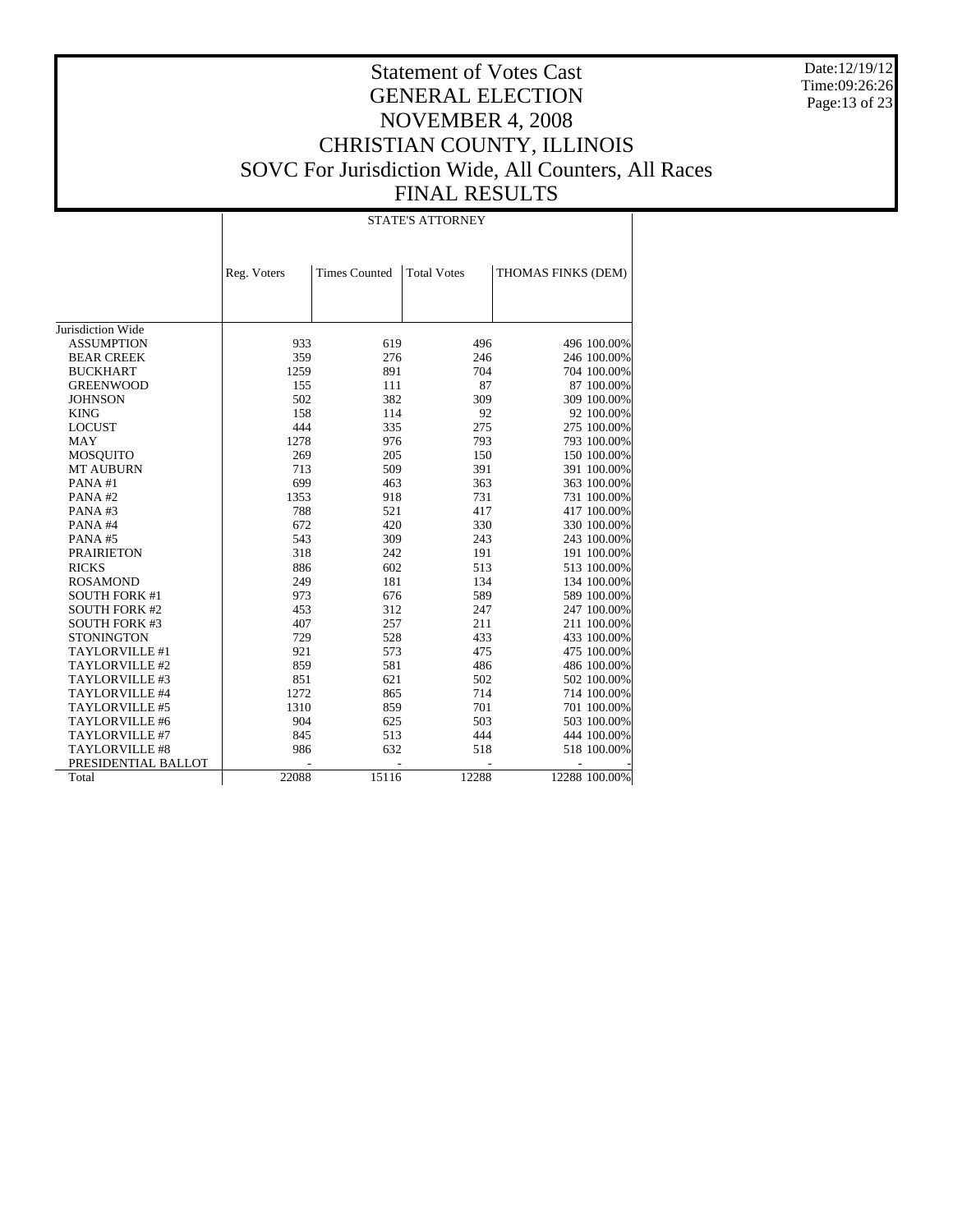Date:12/19/12 Time:09:26:26 Page:14 of 23

# Statement of Votes Cast GENERAL ELECTION NOVEMBER 4, 2008 CHRISTIAN COUNTY, ILLINOIS SOVC For Jurisdiction Wide, All Counters, All Races FINAL RESULTS

#### CIRCUIT CLERK

|                      | Reg. Voters | <b>Times Counted</b> | <b>Total Votes</b> | <b>JULIE MAYER (DEM)</b> |               |
|----------------------|-------------|----------------------|--------------------|--------------------------|---------------|
|                      |             |                      |                    |                          |               |
|                      |             |                      |                    |                          |               |
|                      |             |                      |                    |                          |               |
| Jurisdiction Wide    |             |                      |                    |                          |               |
| <b>ASSUMPTION</b>    | 933         | 619                  | 499                |                          | 499 100.00%   |
| <b>BEAR CREEK</b>    | 359         | 276                  | 243                |                          | 243 100.00%   |
| <b>BUCKHART</b>      | 1259        | 891                  | 705                |                          | 705 100.00%   |
| <b>GREENWOOD</b>     | 155         | 111                  | 86                 |                          | 86 100.00%    |
| <b>JOHNSON</b>       | 502         | 382                  | 298                |                          | 298 100.00%   |
| <b>KING</b>          | 158         | 114                  | 94                 |                          | 94 100.00%    |
| <b>LOCUST</b>        | 444         | 335                  | 267                |                          | 267 100.00%   |
| <b>MAY</b>           | 1278        | 976                  | 778                |                          | 778 100.00%   |
| MOSQUITO             | 269         | 205                  | 154                |                          | 154 100.00%   |
| <b>MT AUBURN</b>     | 713         | 509                  | 401                |                          | 401 100.00%   |
| PANA#1               | 699         | 463                  | 367                |                          | 367 100.00%   |
| PANA#2               | 1353        | 918                  | 745                |                          | 745 100.00%   |
| PANA#3               | 788         | 521                  | 415                |                          | 415 100.00%   |
| PANA#4               | 672         | 420                  | 338                |                          | 338 100.00%   |
| PANA#5               | 543         | 309                  | 245                |                          | 245 100.00%   |
| <b>PRAIRIETON</b>    | 318         | 242                  | 190                |                          | 190 100.00%   |
| <b>RICKS</b>         | 886         | 602                  | 502                |                          | 502 100.00%   |
| <b>ROSAMOND</b>      | 249         | 181                  | 134                |                          | 134 100.00%   |
| <b>SOUTH FORK #1</b> | 973         | 676                  | 580                |                          | 580 100.00%   |
| <b>SOUTH FORK #2</b> | 453         | 312                  | 244                |                          | 244 100.00%   |
| <b>SOUTH FORK #3</b> | 407         | 257                  | 215                |                          | 215 100.00%   |
| <b>STONINGTON</b>    | 729         | 528                  | 430                |                          | 430 100.00%   |
| TAYLORVILLE #1       | 921         | 573                  | 480                |                          | 480 100.00%   |
| TAYLORVILLE #2       | 859         | 581                  | 469                |                          | 469 100.00%   |
| TAYLORVILLE #3       | 851         | 621                  | 496                |                          | 496 100.00%   |
| TAYLORVILLE #4       | 1272        | 865                  | 693                |                          | 693 100.00%   |
| TAYLORVILLE #5       | 1310        | 859                  | 698                |                          | 698 100.00%   |
| TAYLORVILLE #6       | 904         | 625                  | 484                |                          | 484 100.00%   |
| TAYLORVILLE #7       | 845         | 513                  | 432                |                          | 432 100.00%   |
| TAYLORVILLE #8       | 986         | 632                  | 491                |                          | 491 100.00%   |
| PRESIDENTIAL BALLOT  |             |                      |                    |                          |               |
| Total                | 22088       | 15116                | 12173              |                          | 12173 100.00% |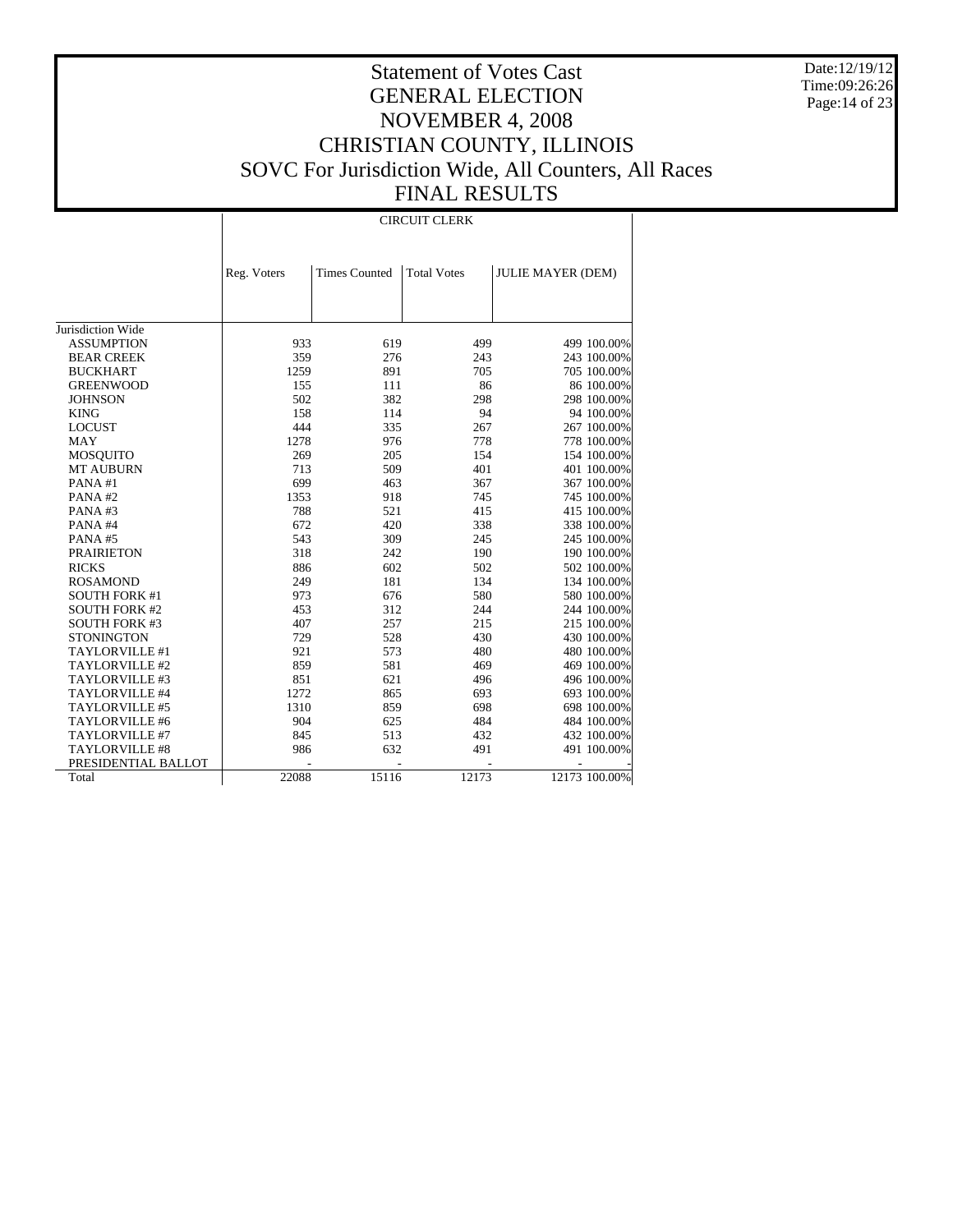Date:12/19/12 Time:09:26:26 Page:15 of 23

# Statement of Votes Cast GENERAL ELECTION NOVEMBER 4, 2008 CHRISTIAN COUNTY, ILLINOIS SOVC For Jurisdiction Wide, All Counters, All Races FINAL RESULTS

#### CORONER

|                       | Reg. Voters | <b>Times Counted</b> | <b>Total Votes</b> | AMY WINANS (DEM) |
|-----------------------|-------------|----------------------|--------------------|------------------|
|                       |             |                      |                    |                  |
|                       |             |                      |                    |                  |
|                       |             |                      |                    |                  |
| Jurisdiction Wide     |             |                      |                    |                  |
| <b>ASSUMPTION</b>     | 933         | 619                  | 503                | 503 100.00%      |
| <b>BEAR CREEK</b>     | 359         | 276                  | 252                | 252 100.00%      |
| <b>BUCKHART</b>       | 1259        | 891                  | 732                | 732 100.00%      |
| <b>GREENWOOD</b>      | 155         | 111                  | 88                 | 88 100.00%       |
| <b>JOHNSON</b>        | 502         | 382                  | 318                | 318 100.00%      |
| <b>KING</b>           | 158         | 114                  | 96                 | 96 100.00%       |
| <b>LOCUST</b>         | 444         | 335                  | 287                | 287 100.00%      |
| <b>MAY</b>            | 1278        | 976                  | 844                | 844 100.00%      |
| <b>MOSQUITO</b>       | 269         | 205                  | 168                | 168 100.00%      |
| <b>MT AUBURN</b>      | 713         | 509                  | 430                | 430 100.00%      |
| PANA#1                | 699         | 463                  | 373                | 373 100.00%      |
| PANA#2                | 1353        | 918                  | 738                | 738 100.00%      |
| PANA#3                | 788         | 521                  | 421                | 421 100.00%      |
| PANA#4                | 672         | 420                  | 349                | 349 100.00%      |
| PANA#5                | 543         | 309                  | 250                | 250 100.00%      |
| <b>PRAIRIETON</b>     | 318         | 242                  | 193                | 193 100.00%      |
| <b>RICKS</b>          | 886         | 602                  | 531                | 531 100.00%      |
| <b>ROSAMOND</b>       | 249         | 181                  | 139                | 139 100.00%      |
| <b>SOUTH FORK #1</b>  | 973         | 676                  | 605                | 605 100.00%      |
| <b>SOUTH FORK #2</b>  | 453         | 312                  | 249                | 249 100.00%      |
| <b>SOUTH FORK #3</b>  | 407         | 257                  | 225                | 225 100.00%      |
| <b>STONINGTON</b>     | 729         | 528                  | 468                | 468 100.00%      |
| TAYLORVILLE #1        | 921         | 573                  | 506                | 506 100.00%      |
| TAYLORVILLE #2        | 859         | 581                  | 515                | 515 100.00%      |
| TAYLORVILLE #3        | 851         | 621                  | 539                | 539 100.00%      |
| TAYLORVILLE #4        | 1272        | 865                  | 756                | 756 100.00%      |
| TAYLORVILLE #5        | 1310        | 859                  | 757                | 757 100.00%      |
| TAYLORVILLE #6        | 904         | 625                  | 533                | 533 100.00%      |
| TAYLORVILLE #7        | 845         | 513                  | 456                | 456 100.00%      |
| <b>TAYLORVILLE #8</b> | 986         | 632                  | 536                | 536 100.00%      |
| PRESIDENTIAL BALLOT   |             |                      |                    |                  |
| Total                 | 22088       | 15116                | 12857              | 12857 100.00%    |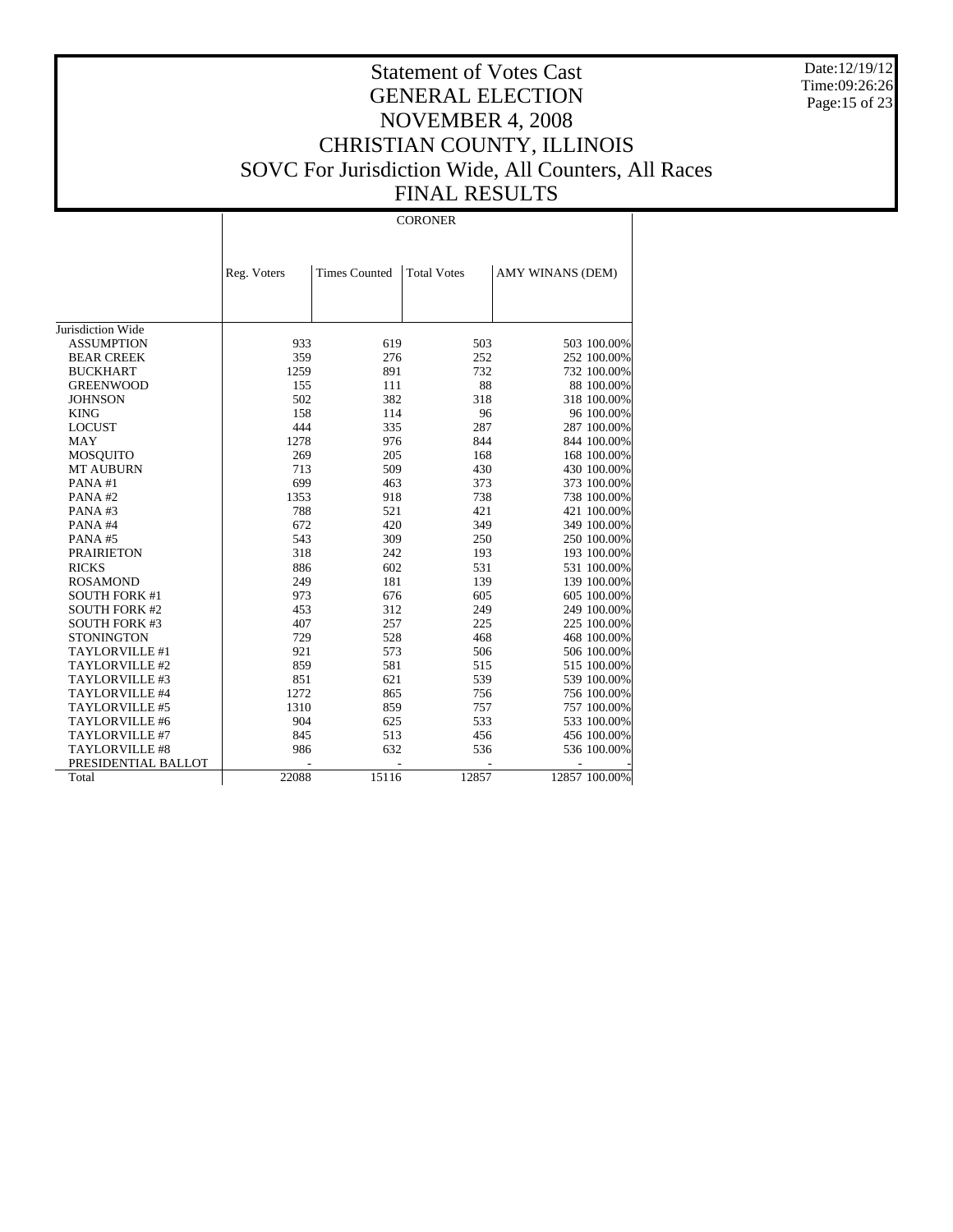Date:12/19/12 Time:09:26:26 Page:16 of 23

# Statement of Votes Cast GENERAL ELECTION NOVEMBER 4, 2008 CHRISTIAN COUNTY, ILLINOIS SOVC For Jurisdiction Wide, All Counters, All Races FINAL RESULTS

|                       |             | <b>COUNTY BOARD DIST 1</b> |                    |                          |             |                  |             |  |
|-----------------------|-------------|----------------------------|--------------------|--------------------------|-------------|------------------|-------------|--|
|                       | Reg. Voters | <b>Times</b><br>Counted    | <b>Total Votes</b> | <b>JOHN CURTIN (DEM)</b> |             | TONY WOODS (DEM) |             |  |
| Jurisdiction Wide     |             |                            |                    |                          |             |                  |             |  |
| <b>ASSUMPTION</b>     | 933         | 619                        | 786                |                          | 374 47.58%  |                  | 412 52.42%  |  |
| <b>BEAR CREEK</b>     |             |                            |                    |                          |             |                  |             |  |
| <b>BUCKHART</b>       |             |                            |                    |                          |             |                  |             |  |
| <b>GREENWOOD</b>      |             |                            |                    |                          |             |                  |             |  |
| <b>JOHNSON</b>        |             |                            |                    |                          |             |                  |             |  |
| <b>KING</b>           |             |                            |                    |                          |             |                  |             |  |
| <b>LOCUST</b>         |             |                            |                    |                          |             |                  |             |  |
| <b>MAY</b>            | 1278        | 976                        | 1243               |                          | 687 55.27%  |                  | 556 44.73%  |  |
| <b>MOSQUITO</b>       | 269         | 205                        | 237                |                          | 135 56.96%  |                  | 102 43.04%  |  |
| <b>MT AUBURN</b>      | 713         | 509                        | 577                |                          | 333 57.71%  |                  | 244 42.29%  |  |
| PANA#1                |             |                            |                    |                          |             |                  |             |  |
| PANA#2                |             |                            |                    |                          |             |                  |             |  |
| PANA#3                |             |                            |                    |                          |             |                  |             |  |
| PANA#4                | 672         | 420                        | 490                |                          | 292 59.59%  |                  | 198 40.41%  |  |
| PANA#5                | 543         | 309                        | 348                |                          | 205 58.91%  | 143              | 41.09%      |  |
| <b>PRAIRIETON</b>     | 318         | 242                        | 294                |                          | 164 55.78%  | 130              | 44.22%      |  |
| <b>RICKS</b>          |             |                            |                    |                          |             |                  |             |  |
| <b>ROSAMOND</b>       |             |                            |                    |                          |             |                  |             |  |
| <b>SOUTH FORK #1</b>  |             |                            |                    |                          |             |                  |             |  |
| <b>SOUTH FORK #2</b>  |             |                            |                    |                          |             |                  |             |  |
| <b>SOUTH FORK #3</b>  |             |                            |                    |                          |             |                  |             |  |
| <b>STONINGTON</b>     | 729         | 528                        | 674                | 394                      | 58.46%      |                  | 280 41.54%  |  |
| TAYLORVILLE #1        |             |                            |                    |                          |             |                  |             |  |
| TAYLORVILLE #2        |             |                            |                    |                          |             |                  |             |  |
| TAYLORVILLE #3        |             |                            |                    |                          |             |                  |             |  |
| TAYLORVILLE #4        |             |                            |                    |                          |             |                  |             |  |
| TAYLORVILLE #5        |             |                            |                    |                          |             |                  |             |  |
| TAYLORVILLE #6        |             |                            |                    |                          |             |                  |             |  |
| TAYLORVILLE #7        |             |                            |                    |                          |             |                  |             |  |
| <b>TAYLORVILLE #8</b> |             |                            |                    |                          |             |                  |             |  |
| PRESIDENTIAL BALLOT   |             |                            |                    |                          |             |                  |             |  |
| Total                 | 5455        | 3808                       | 4649               |                          | 2584 55.58% |                  | 2065 44.42% |  |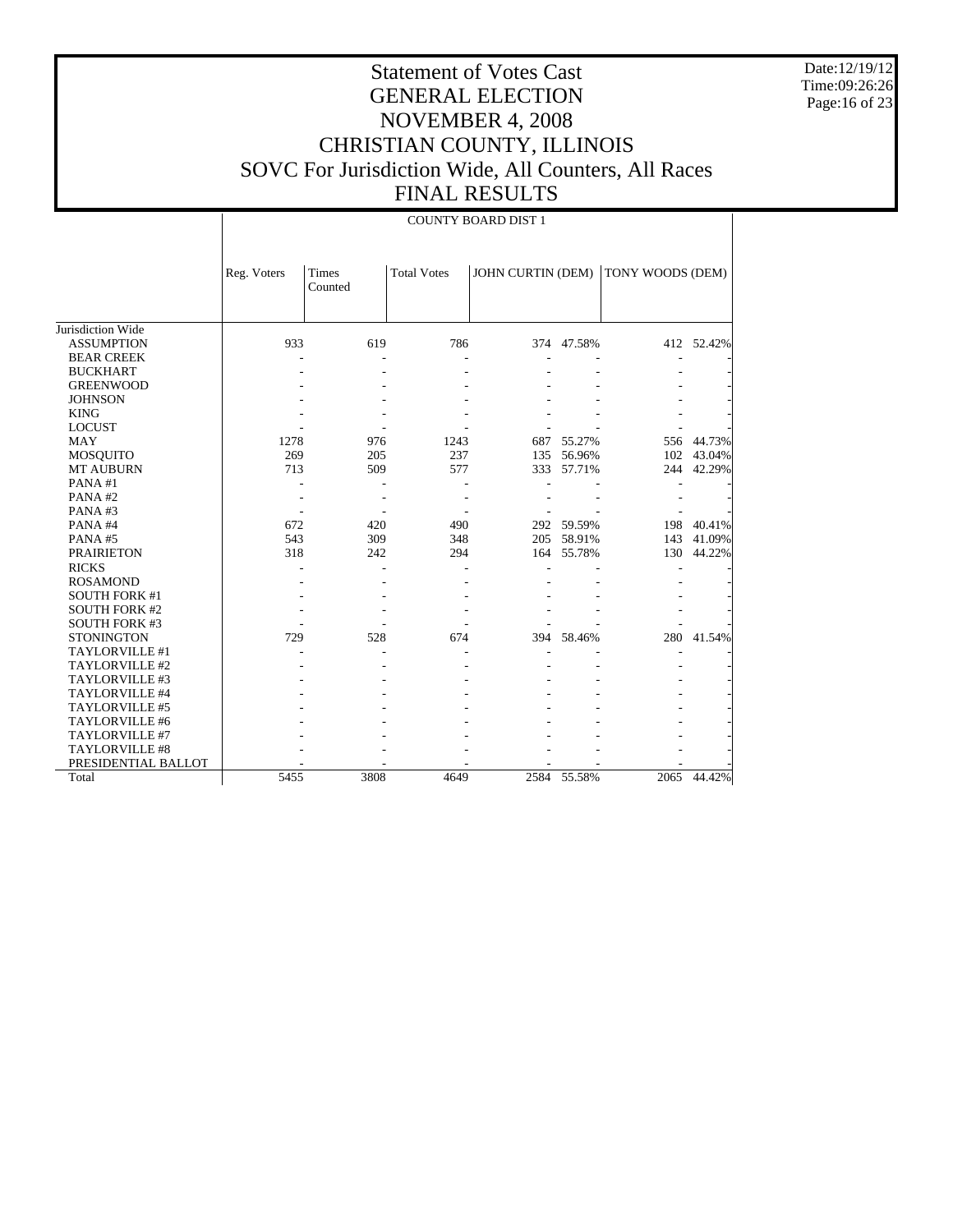Date:12/19/12 Time:09:26:26 Page:17 of 23

|                       |             | <b>COUNTY BOARD DIST 2</b> |                    |                                  |             |                             |            |  |
|-----------------------|-------------|----------------------------|--------------------|----------------------------------|-------------|-----------------------------|------------|--|
|                       | Reg. Voters | <b>Times</b><br>Counted    | <b>Total Votes</b> | <b>CHARLES</b><br>DECLERCK (DEM) |             | <b>CHAD MICHEL</b><br>(DEM) |            |  |
| Jurisdiction Wide     |             |                            |                    |                                  |             |                             |            |  |
| <b>ASSUMPTION</b>     |             |                            |                    |                                  |             |                             |            |  |
| <b>BEAR CREEK</b>     |             |                            |                    |                                  |             |                             |            |  |
| <b>BUCKHART</b>       | 1259        | 891                        | 1171               |                                  | 602 51.41%  |                             | 569 48.59% |  |
| <b>GREENWOOD</b>      |             |                            |                    |                                  |             |                             |            |  |
| <b>JOHNSON</b>        |             |                            |                    |                                  |             |                             |            |  |
| <b>KING</b>           | 158         | 114                        | 156                |                                  | 81 51.92%   | 75                          | 48.08%     |  |
| <b>LOCUST</b>         |             |                            |                    |                                  |             | L                           |            |  |
| MAY                   |             |                            |                    |                                  |             |                             |            |  |
| <b>MOSQUITO</b>       |             |                            |                    |                                  |             |                             |            |  |
| <b>MT AUBURN</b>      |             |                            |                    |                                  |             |                             |            |  |
| PANA#1                |             |                            |                    |                                  |             |                             |            |  |
| PANA#2                |             |                            |                    |                                  |             |                             |            |  |
| PANA#3                |             |                            |                    |                                  |             |                             |            |  |
| PANA#4                |             |                            |                    |                                  |             |                             |            |  |
| PANA#5                |             |                            |                    |                                  |             |                             |            |  |
| <b>PRAIRIETON</b>     |             |                            |                    |                                  |             |                             |            |  |
| <b>RICKS</b>          |             |                            |                    |                                  |             |                             |            |  |
| <b>ROSAMOND</b>       |             |                            |                    |                                  |             |                             |            |  |
| <b>SOUTH FORK #1</b>  | 973         | 676                        | 938                |                                  | 424 45.20%  |                             | 514 54.80% |  |
| <b>SOUTH FORK #2</b>  | 453         | 312                        | 381                |                                  | 183 48.03%  |                             | 198 51.97% |  |
| <b>SOUTH FORK #3</b>  | 407         | 257                        | 338                |                                  | 175 51.78%  | 163                         | 48.22%     |  |
| <b>STONINGTON</b>     |             |                            |                    |                                  |             |                             |            |  |
| TAYLORVILLE #1        |             |                            |                    |                                  |             |                             |            |  |
| TAYLORVILLE #2        |             |                            |                    |                                  |             |                             |            |  |
| TAYLORVILLE #3        |             |                            |                    |                                  |             |                             |            |  |
| TAYLORVILLE #4        | 1272        | 865                        | 1119               |                                  | 575 51.39%  |                             | 544 48.61% |  |
| TAYLORVILLE #5        | 1310        | 859                        | 1132               | 596                              | 52.65%      |                             | 536 47.35% |  |
| TAYLORVILLE #6        |             |                            |                    |                                  |             |                             |            |  |
| TAYLORVILLE #7        |             |                            |                    |                                  |             |                             |            |  |
| <b>TAYLORVILLE #8</b> |             |                            |                    |                                  |             |                             |            |  |
| PRESIDENTIAL BALLOT   |             |                            |                    |                                  |             |                             |            |  |
| Total                 | 5832        | 3974                       | 5235               |                                  | 2636 50.35% | 2599                        | 49.65%     |  |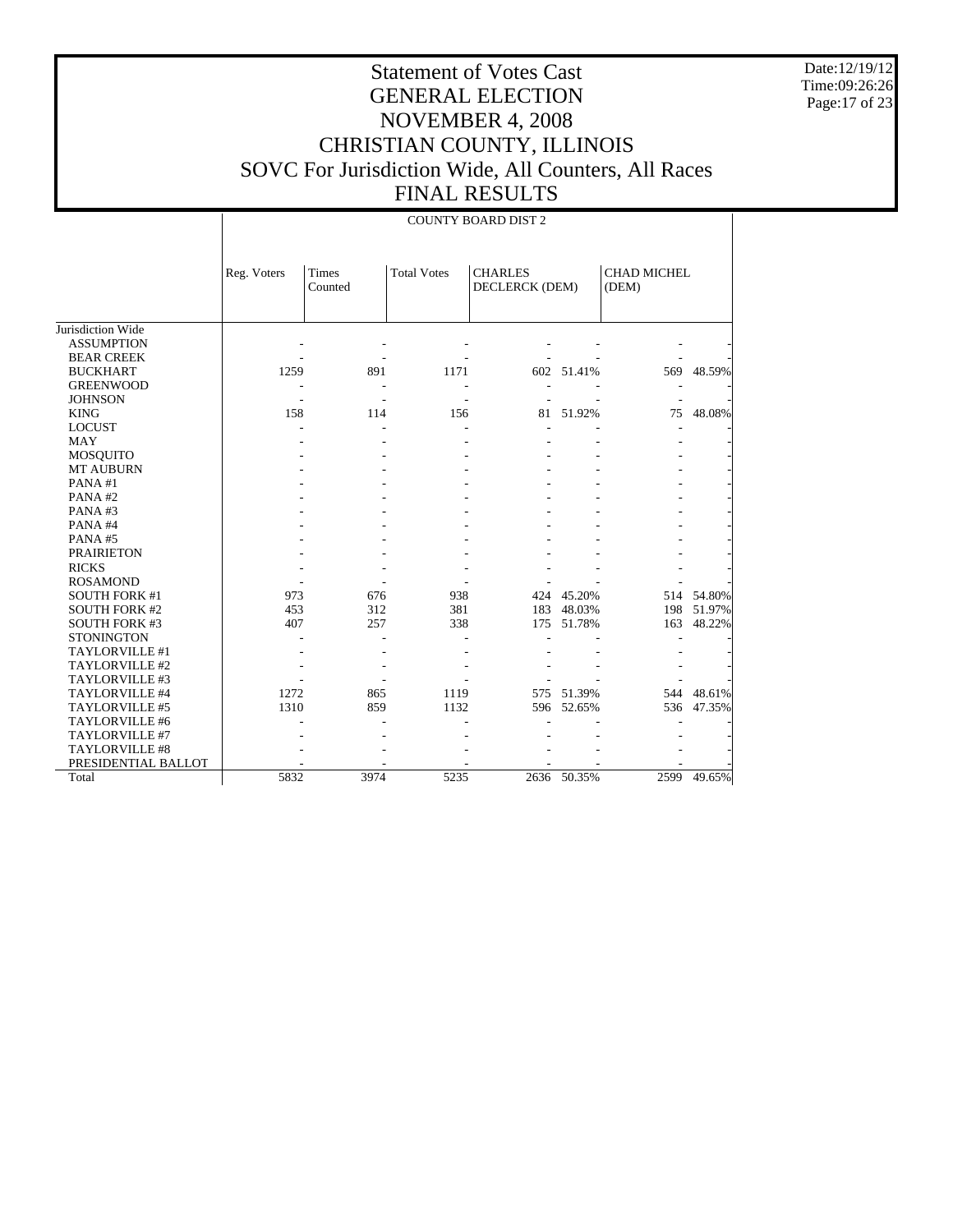Date:12/19/12 Time:09:26:26 Page:18 of 23

|                      |             | <b>COUNTY BOARD DIST 3</b> |                    |                                   |            |                                 |            |  |  |
|----------------------|-------------|----------------------------|--------------------|-----------------------------------|------------|---------------------------------|------------|--|--|
|                      | Reg. Voters | Times<br>Counted           | <b>Total Votes</b> | <b>MARGARETHA</b><br>STRAWN (DEM) |            | <b>JACK PEARCE JR.</b><br>(REP) |            |  |  |
| Jurisdiction Wide    |             |                            |                    |                                   |            |                                 |            |  |  |
| <b>ASSUMPTION</b>    |             |                            |                    |                                   |            |                                 |            |  |  |
| <b>BEAR CREEK</b>    |             |                            |                    |                                   |            |                                 |            |  |  |
| <b>BUCKHART</b>      |             |                            |                    |                                   |            |                                 |            |  |  |
| <b>GREENWOOD</b>     |             |                            |                    |                                   |            |                                 |            |  |  |
| <b>JOHNSON</b>       |             |                            |                    |                                   |            |                                 |            |  |  |
| <b>KING</b>          |             |                            |                    |                                   |            |                                 |            |  |  |
| <b>LOCUST</b>        |             |                            |                    |                                   |            |                                 |            |  |  |
| <b>MAY</b>           |             |                            |                    |                                   |            |                                 |            |  |  |
| MOSQUITO             |             |                            |                    |                                   |            |                                 |            |  |  |
| MT AUBURN            |             |                            |                    |                                   |            |                                 |            |  |  |
| PANA#1               |             |                            |                    |                                   |            |                                 |            |  |  |
| PANA#2               |             |                            |                    |                                   |            |                                 |            |  |  |
| PANA#3               |             |                            |                    |                                   |            |                                 |            |  |  |
| PANA#4               |             |                            |                    |                                   |            |                                 |            |  |  |
| PANA#5               |             |                            |                    |                                   |            |                                 |            |  |  |
| <b>PRAIRIETON</b>    |             |                            |                    |                                   |            |                                 |            |  |  |
| <b>RICKS</b>         |             |                            |                    |                                   |            |                                 |            |  |  |
| <b>ROSAMOND</b>      |             |                            |                    |                                   |            |                                 |            |  |  |
| <b>SOUTH FORK #1</b> |             |                            |                    |                                   |            |                                 |            |  |  |
| <b>SOUTH FORK #2</b> |             |                            |                    |                                   |            |                                 |            |  |  |
| <b>SOUTH FORK #3</b> |             |                            |                    |                                   |            |                                 |            |  |  |
| <b>STONINGTON</b>    |             |                            |                    |                                   |            |                                 |            |  |  |
| TAYLORVILLE #1       | 921         | 573                        | 664                |                                   | 309 46.54% |                                 | 355 53.46% |  |  |
| TAYLORVILLE #2       | 859         | 581                        | 643                |                                   | 306 47.59% |                                 | 337 52.41% |  |  |
| TAYLORVILLE #3       | 851         | 621                        | 710                |                                   | 334 47.04% |                                 | 376 52.96% |  |  |
| TAYLORVILLE #4       |             |                            |                    |                                   |            |                                 |            |  |  |
| TAYLORVILLE #5       |             |                            |                    |                                   |            |                                 |            |  |  |
| TAYLORVILLE #6       | 904         | 625                        | 721                |                                   | 324 44.94% |                                 | 397 55.06% |  |  |
| TAYLORVILLE #7       | 845         | 513                        | 591                |                                   | 296 50.08% | 295                             | 49.92%     |  |  |
| TAYLORVILLE #8       | 986         | 632                        | 728                |                                   | 319 43.82% | 409                             | 56.18%     |  |  |
| PRESIDENTIAL BALLOT  |             |                            |                    |                                   |            |                                 |            |  |  |
| Total                | 5366        | 3545                       | 4057               | 1888                              | 46.54%     | 2169                            | 53.46%     |  |  |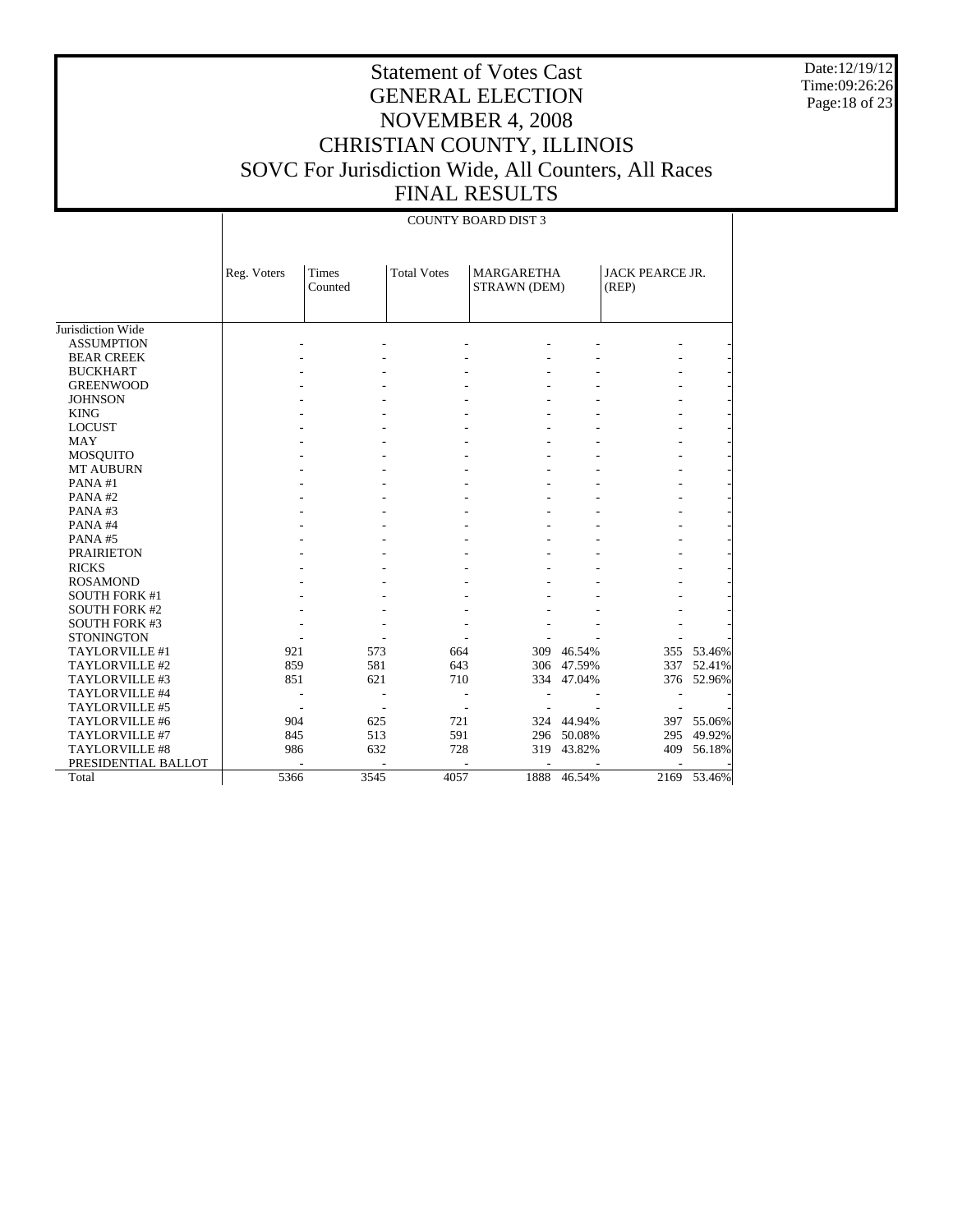Date:12/19/12 Time:09:26:26 Page:19 of 23

|                       |             |                  |                    | <b>COUNTY BOARD DIST 4</b>      |            |                       |        |
|-----------------------|-------------|------------------|--------------------|---------------------------------|------------|-----------------------|--------|
|                       | Reg. Voters | Times<br>Counted | <b>Total Votes</b> | <b>LAURA WILKINSON</b><br>(DEM) |            | PAUL SCHMITZ<br>(DEM) |        |
| Jurisdiction Wide     |             |                  |                    |                                 |            |                       |        |
| <b>ASSUMPTION</b>     |             |                  |                    |                                 |            |                       |        |
| <b>BEAR CREEK</b>     | 359         | 276              | 358                |                                 | 225 62.85% | 133                   | 37.15% |
| <b>BUCKHART</b>       |             |                  |                    |                                 |            |                       |        |
| <b>GREENWOOD</b>      | 155         | 111              | 127                | 68                              | 53.54%     | 59                    | 46.46% |
| <b>JOHNSON</b>        | 502         | 382              | 439                | 243                             | 55.35%     | 196                   | 44.65% |
| <b>KING</b>           |             | L.               |                    |                                 |            |                       |        |
| <b>LOCUST</b>         | 444         | 335              | 421                | 223                             | 52.97%     | 198                   | 47.03% |
| <b>MAY</b>            |             |                  |                    |                                 |            |                       |        |
| <b>MOSQUITO</b>       |             |                  |                    |                                 |            |                       |        |
| <b>MT AUBURN</b>      |             |                  |                    |                                 |            |                       |        |
| PANA#1                | 699         | 463              | 520                | 207                             | 39.81%     | 313                   | 60.19% |
| PANA#2                | 1353        | 918              | 1078               | 407                             | 37.76%     | 671                   | 62.24% |
| PANA#3                | 788         | 521              | 639                | 258                             | 40.38%     | 381                   | 59.62% |
| PANA#4                |             |                  |                    |                                 |            |                       |        |
| PANA#5                |             |                  |                    |                                 |            |                       |        |
| <b>PRAIRIETON</b>     |             |                  |                    |                                 |            |                       |        |
| <b>RICKS</b>          | 886         | 602              | 754                | 457                             | 60.61%     | 297                   | 39.39% |
| <b>ROSAMOND</b>       | 249         | 181              | 191                | 82                              | 42.93%     | 109                   | 57.07% |
| <b>SOUTH FORK #1</b>  |             |                  |                    |                                 |            |                       |        |
| <b>SOUTH FORK #2</b>  |             |                  |                    |                                 |            |                       |        |
| <b>SOUTH FORK #3</b>  |             |                  |                    |                                 |            |                       |        |
| <b>STONINGTON</b>     |             |                  |                    |                                 |            |                       |        |
| TAYLORVILLE #1        |             |                  |                    |                                 |            |                       |        |
| TAYLORVILLE #2        |             |                  |                    |                                 |            |                       |        |
| TAYLORVILLE #3        |             |                  |                    |                                 |            |                       |        |
| TAYLORVILLE #4        |             |                  |                    |                                 |            |                       |        |
| TAYLORVILLE #5        |             |                  |                    |                                 |            |                       |        |
| TAYLORVILLE #6        |             |                  |                    |                                 |            |                       |        |
| TAYLORVILLE #7        |             |                  |                    |                                 |            |                       |        |
| <b>TAYLORVILLE #8</b> |             |                  |                    |                                 |            |                       |        |
| PRESIDENTIAL BALLOT   |             |                  |                    |                                 |            |                       |        |
| Total                 | 5435        | 3789             | 4527               | 2170                            | 47.93%     | 2357                  | 52.07% |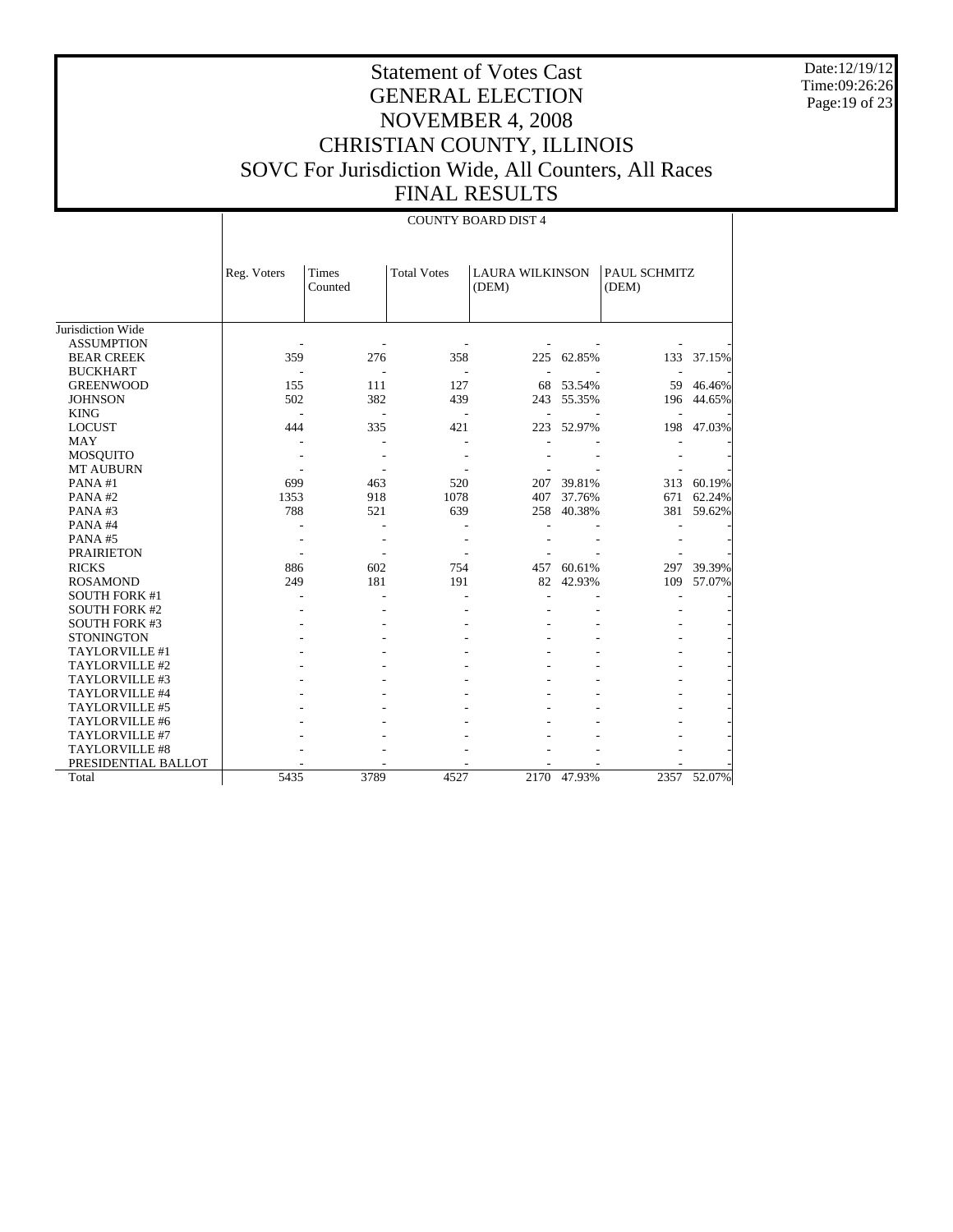Date:12/19/12 Time:09:26:26 Page:20 of 23

# Statement of Votes Cast GENERAL ELECTION NOVEMBER 4, 2008 CHRISTIAN COUNTY, ILLINOIS SOVC For Jurisdiction Wide, All Counters, All Races FINAL RESULTS

#### BD OF REVIEW DIST 3

|                       | Reg. Voters | <b>Times</b><br>Counted | <b>Total Votes</b> | <b>JERRY YOUNG</b><br>(DEM) |              |
|-----------------------|-------------|-------------------------|--------------------|-----------------------------|--------------|
|                       |             |                         |                    |                             |              |
| Jurisdiction Wide     |             |                         |                    |                             |              |
| <b>ASSUMPTION</b>     |             |                         |                    |                             |              |
| <b>BEAR CREEK</b>     |             |                         |                    |                             |              |
| <b>BUCKHART</b>       |             |                         |                    |                             |              |
| <b>GREENWOOD</b>      |             |                         |                    |                             |              |
| <b>JOHNSON</b>        |             |                         |                    |                             |              |
| <b>KING</b>           |             |                         |                    |                             |              |
| <b>LOCUST</b>         |             |                         |                    |                             |              |
| <b>MAY</b>            |             |                         |                    |                             |              |
| MOSQUITO              |             |                         |                    |                             |              |
| <b>MT AUBURN</b>      |             |                         |                    |                             |              |
| PANA#1                |             |                         |                    |                             |              |
| PANA#2                |             |                         |                    |                             |              |
| PANA#3                |             |                         |                    |                             |              |
| PANA#4                |             |                         |                    |                             |              |
| PANA#5                |             |                         |                    |                             |              |
| <b>PRAIRIETON</b>     |             |                         |                    |                             |              |
| <b>RICKS</b>          |             |                         |                    |                             |              |
| <b>ROSAMOND</b>       |             |                         |                    |                             |              |
| <b>SOUTH FORK #1</b>  | 973         | 676                     | 597                |                             | 597 100.00%  |
| <b>SOUTH FORK #2</b>  | 453         | 312                     | 251                |                             | 251 100.00%  |
| <b>SOUTH FORK #3</b>  | 407         | 257                     | 211                |                             | 211 100.00%  |
| <b>STONINGTON</b>     |             |                         |                    |                             |              |
| TAYLORVILLE #1        |             |                         |                    |                             |              |
| TAYLORVILLE #2        |             |                         |                    |                             |              |
| TAYLORVILLE #3        |             |                         |                    |                             |              |
| TAYLORVILLE #4        | 1272        | 865                     | 693                |                             | 693 100.00%  |
| TAYLORVILLE #5        | 1310        | 859                     | 679                |                             | 679 100.00%  |
| TAYLORVILLE #6        | 904         | 625                     | 474                |                             | 474 100.00%  |
| TAYLORVILLE #7        | 845         | 513                     | 413                |                             | 413 100.00%  |
| <b>TAYLORVILLE #8</b> | 986         | 632                     | 475                |                             | 475 100.00%  |
| PRESIDENTIAL BALLOT   |             |                         |                    |                             |              |
| Total                 | 7150        | 4739                    | 3793               |                             | 3793 100.00% |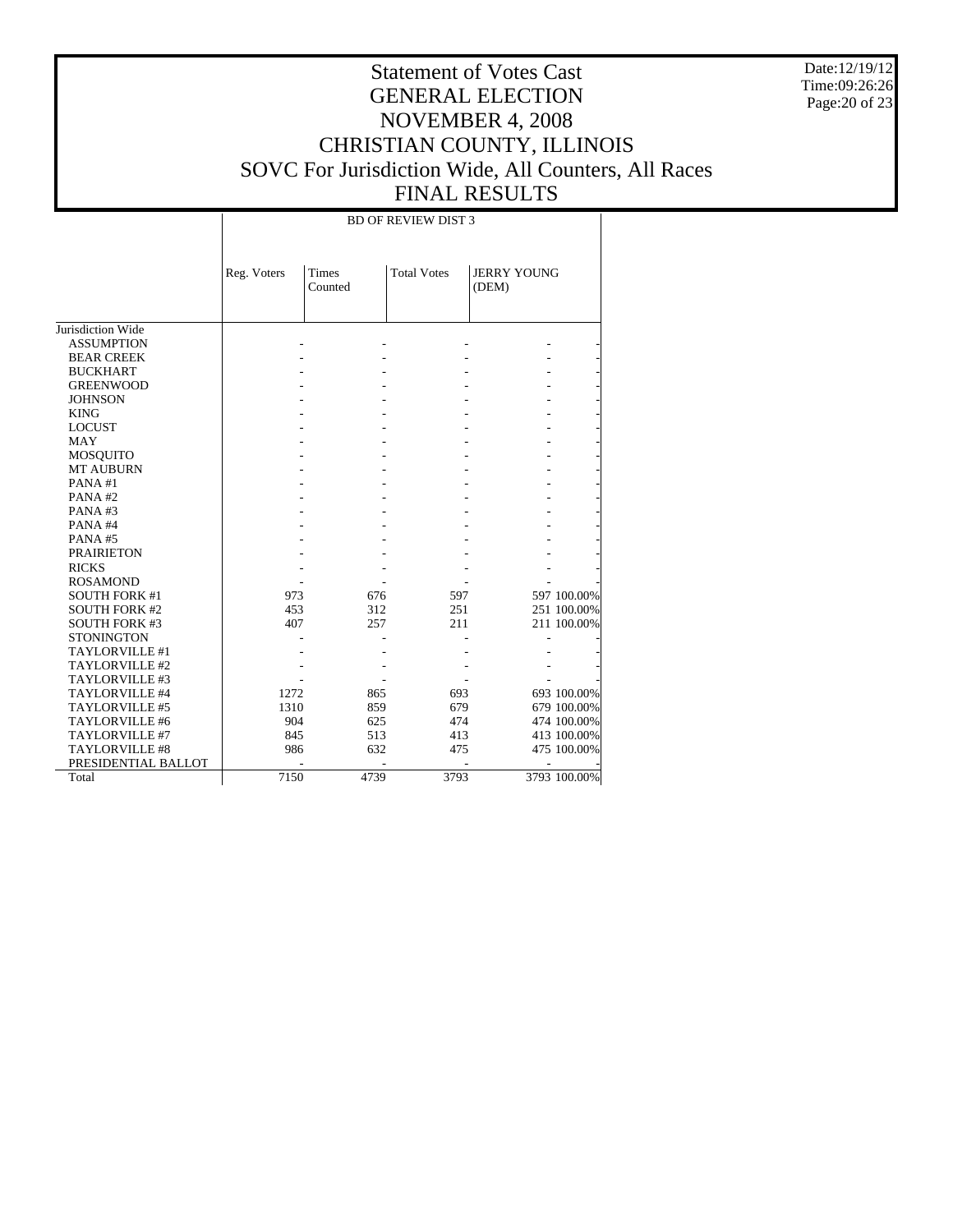Date:12/19/12 Time:09:26:26 Page:21 of 23

#### Statement of Votes Cast GENERAL ELECTION NOVEMBER 4, 2008 CHRISTIAN COUNTY, ILLINOIS SOVC For Jurisdiction Wide, All Counters, All Races FINAL RESULTS

#### Jurisdiction Wide ASSUMPTION BEAR CREEK BUCKHART GREENWOOD **JOHNSON**  KING LOCUST MAY MOSQUITO MT AUBURN PANA #1 PANA #2 PANA #3 PANA #4 PANA #5 PRAIRIETON RICKS ROSAMOND SOUTH FORK #1 SOUTH FORK #2 SOUTH FORK #3 **STONINGTON**  TAYLORVILLE #1 TAYLORVILLE #2 TAYLORVILLE #3 TAYLORVILLE #4 TAYLORVILLE #5 TAYLORVILLE #6 TAYLORVILLE #7 TAYLORVILLE #8 PRESIDENTIAL BALLOT Total Reg. Voters | Times Counted | Total Votes | JAMES WEXSTTEN (DEM) JUDGE APPELLATE DIST 5 933 619 464 464 100.00%<br>359 276 236 236 236 100.00% 359 276 236 236 236 100.00%<br>1259 891 667 667 100.00% 1259 891 667 667 667 100.00%<br>125 111 86 86 100.00% 155 111 86 86 100.00%<br>502 382 276 276 100.00% 276 100.00% 158 114 91 91 100.00%<br>444 335 257 257 100.00% 257 100.00% 1278 976 744 744 100.00%<br>269 205 144 144 100.00% 269 205 144 144 100.00%<br>
269 277 377 100.00% 377 100.00% 699 463 341 341 100.00% 678 678 100.00%<br>394 394 100.00% 788 521 394 394 100.00% 672 420 334 334 100.00%<br>543 309 233 233 100.00% 543 309 233 233 100.00% 318 242 185 185 100.00%<br>886 602 484 484 100.00% 484 100.00% 249 181 126 126 126 100.00%<br>973 676 551 551 100.00% 973 676 551 551 676<br>453 312 232 232 100.00% 407 312 232 232 100.00%<br>407 257 202 202 100.00% 407 257 202 202 100.00%<br>  $729$  528 418 418 100.00% 418 100.00% 921 573 453 453 100.00% 453 100.00% 851 621 473 473 685 685 685 686 685 687 687 687 687 687 687 688 100.00% 1272 865 685 685 100.00%<br>1310 859 671 671 100.00% 671 100.00% 904 625 461 461 100.00%<br>845 513 418 418 100.00% 418 100.00% 986 632 475 475 100.00% - - - - - 22088 15116 11609 11609 100.00%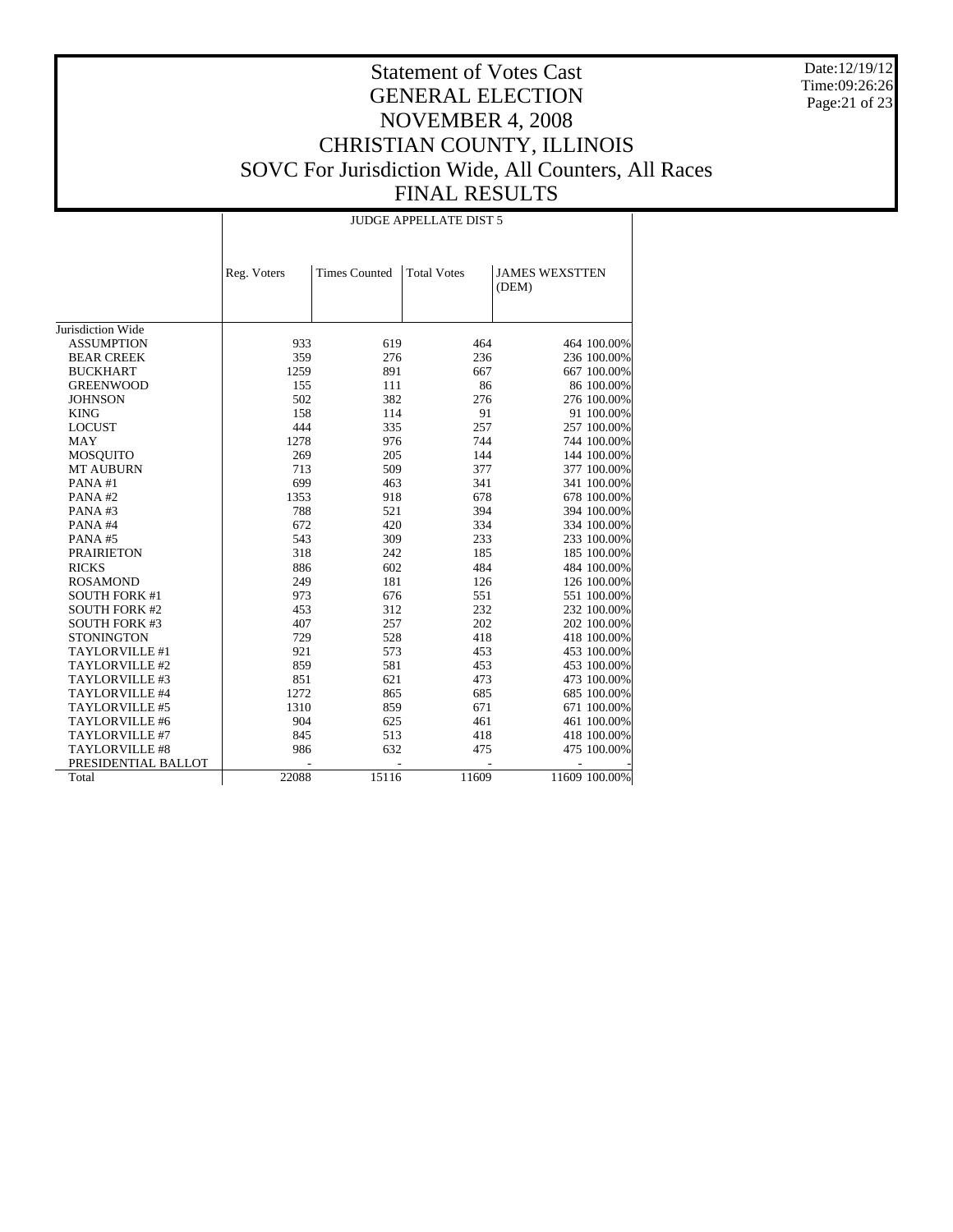Date:12/19/12 Time:09:26:26 Page:22 of 23

|                      | RETEN RICHARD GOLDENHERSH |                      |                    |            |             |                |        |
|----------------------|---------------------------|----------------------|--------------------|------------|-------------|----------------|--------|
|                      | Reg. Voters               | <b>Times Counted</b> | <b>Total Votes</b> | <b>YES</b> |             | N <sub>O</sub> |        |
|                      |                           |                      |                    |            |             |                |        |
| Jurisdiction Wide    |                           |                      |                    |            |             |                |        |
| <b>ASSUMPTION</b>    | 933                       | 619                  | 503                | 391        | 77.73%      | 112            | 22.27% |
| <b>BEAR CREEK</b>    | 359                       | 276                  | 247                | 195        | 78.95%      | 52             | 21.05% |
| <b>BUCKHART</b>      | 1259                      | 891                  | 746                | 581        | 77.88%      | 165            | 22.12% |
| <b>GREENWOOD</b>     | 155                       | 111                  | 90                 | 64         | 71.11%      | 26             | 28.89% |
| <b>JOHNSON</b>       | 502                       | 382                  | 313                | 239        | 76.36%      | 74             | 23.64% |
| <b>KING</b>          | 158                       | 114                  | 102                | 72         | 70.59%      | 30             | 29.41% |
| <b>LOCUST</b>        | 444                       | 335                  | 278                | 217        | 78.06%      | 61             | 21.94% |
| <b>MAY</b>           | 1278                      | 976                  | 832                | 648        | 77.88%      | 184            | 22.12% |
| <b>MOSQUITO</b>      | 269                       | 205                  | 172                | 117        | 68.02%      | 55             | 31.98% |
| <b>MT AUBURN</b>     | 713                       | 509                  | 418                | 319        | 76.32%      | 99             | 23.68% |
| PANA#1               | 699                       | 463                  | 376                | 279        | 74.20%      | 97             | 25.80% |
| PANA#2               | 1353                      | 918                  | 738                | 582        | 78.86%      | 156            | 21.14% |
| PANA#3               | 788                       | 521                  | 439                | 335        | 76.31%      | 104            | 23.69% |
| PANA#4               | 672                       | 420                  | 351                | 280        | 79.77%      | 71             | 20.23% |
| PANA#5               | 543                       | 309                  | 253                | 205        | 81.03%      | 48             | 18.97% |
| <b>PRAIRIETON</b>    | 318                       | 242                  | 205                | 165        | 80.49%      | 40             | 19.51% |
| <b>RICKS</b>         | 886                       | 602                  | 513                | 391        | 76.22%      | 122            | 23.78% |
| <b>ROSAMOND</b>      | 249                       | 181                  | 150                | 109        | 72.67%      | 41             | 27.33% |
| <b>SOUTH FORK #1</b> | 973                       | 676                  | 580                | 457        | 78.79%      | 123            | 21.21% |
| <b>SOUTH FORK #2</b> | 453                       | 312                  | 247                | 178        | 72.06%      | 69             | 27.94% |
| <b>SOUTH FORK #3</b> | 407                       | 257                  | 213                | 161        | 75.59%      | 52             | 24.41% |
| <b>STONINGTON</b>    | 729                       | 528                  | 446                | 359        | 80.49%      | 87             | 19.51% |
| TAYLORVILLE #1       | 921                       | 573                  | 492                | 388        | 78.86%      | 104            | 21.14% |
| TAYLORVILLE #2       | 859                       | 581                  | 476                | 396        | 83.19%      | 80             | 16.81% |
| TAYLORVILLE #3       | 851                       | 621                  | 522                | 383        | 73.37%      | 139            | 26.63% |
| TAYLORVILLE #4       | 1272                      | 865                  | 739                | 560        | 75.78%      | 179            | 24.22% |
| TAYLORVILLE #5       | 1310                      | 859                  | 732                | 571        | 78.01%      | 161            | 21.99% |
| TAYLORVILLE #6       | 904                       | 625                  | 538                | 435        | 80.86%      | 103            | 19.14% |
| TAYLORVILLE #7       | 845                       | 513                  | 439                | 341        | 77.68%      | 98             | 22.32% |
| TAYLORVILLE #8       | 986                       | 632                  | 530                | 406        | 76.60%      | 124            | 23.40% |
| PRESIDENTIAL BALLOT  |                           |                      |                    |            |             |                |        |
| Total                | 22088                     | 15116                | 12680              |            | 9824 77.48% | 2856           | 22.52% |